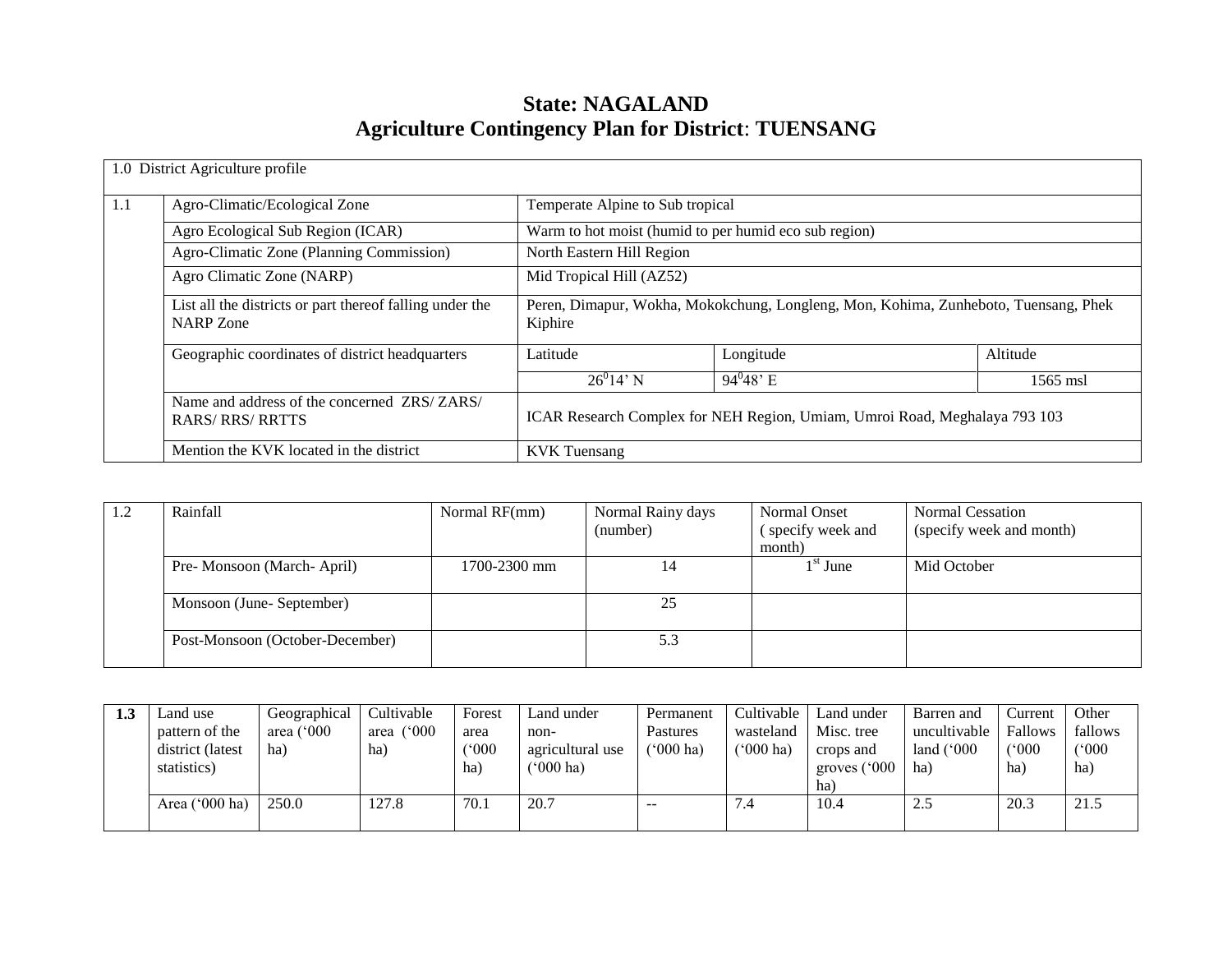| 1, 4 | Major Soils (common names like red sandy loam deep soils (etc.,)* | Area ('000 ha) | Percent (%) of total |
|------|-------------------------------------------------------------------|----------------|----------------------|
|      |                                                                   |                |                      |
|      | Red clayey soils                                                  |                |                      |
|      | 2 Lateritic soils                                                 |                |                      |
|      | 3 Alluvial colluvial soils (partly saline)                        |                |                      |
|      | 4 Alluvial-colluvial soils                                        |                |                      |
|      | 5 Lateritic gravelly soils                                        |                |                      |
|      | 6 Rock land and water bodies                                      |                |                      |
|      | 7 Medium deep black soils                                         |                |                      |
|      | 8 Red gravelly loam soils                                         |                |                      |
|      | 9 Red gravelly clay loam soils                                    |                |                      |
|      | Others (specify):                                                 |                |                      |
|      | <b>Black soil</b>                                                 | 151.30         | 60.52                |
|      | Sandy loam                                                        | 88.65          | 35.46                |
|      | others                                                            | 10.05          | 4.02                 |

| 1.5                         | <b>Agricultural land use</b>                                                            | Area $(900 \text{ ha})$ | Cropping intensity % |
|-----------------------------|-----------------------------------------------------------------------------------------|-------------------------|----------------------|
|                             | Net sown area                                                                           | 21.07                   | 109                  |
|                             | Area sown more than once                                                                | 2.05                    |                      |
| 23.12<br>Gross cropped area |                                                                                         |                         |                      |
|                             | Source: District wise area, production and yield of Nagaland, Anticipated achievements. |                         |                      |

| 1.6 | <b>Irrigation</b>                                 | Area ('000 ha) |                |                           |  |  |  |  |  |
|-----|---------------------------------------------------|----------------|----------------|---------------------------|--|--|--|--|--|
|     | Net irrigated area                                | 6.50           |                |                           |  |  |  |  |  |
|     | Gross irrigated area                              | 7.94           |                |                           |  |  |  |  |  |
|     | Rainfed area                                      | 16.50          |                |                           |  |  |  |  |  |
|     | Source: Statistical Handbook of Nagaland, 2007-08 |                |                |                           |  |  |  |  |  |
|     | <b>Sources of Irrigation</b>                      | Number         | Area ('000 ha) | % of total irrigated area |  |  |  |  |  |
|     | Canals                                            |                |                |                           |  |  |  |  |  |
|     | Tanks                                             |                |                |                           |  |  |  |  |  |
|     | Open wells                                        |                |                |                           |  |  |  |  |  |
|     | Bore wells                                        |                |                |                           |  |  |  |  |  |
|     | Lift irrigation schemes                           |                |                |                           |  |  |  |  |  |
|     | Micro-irrigation                                  |                |                |                           |  |  |  |  |  |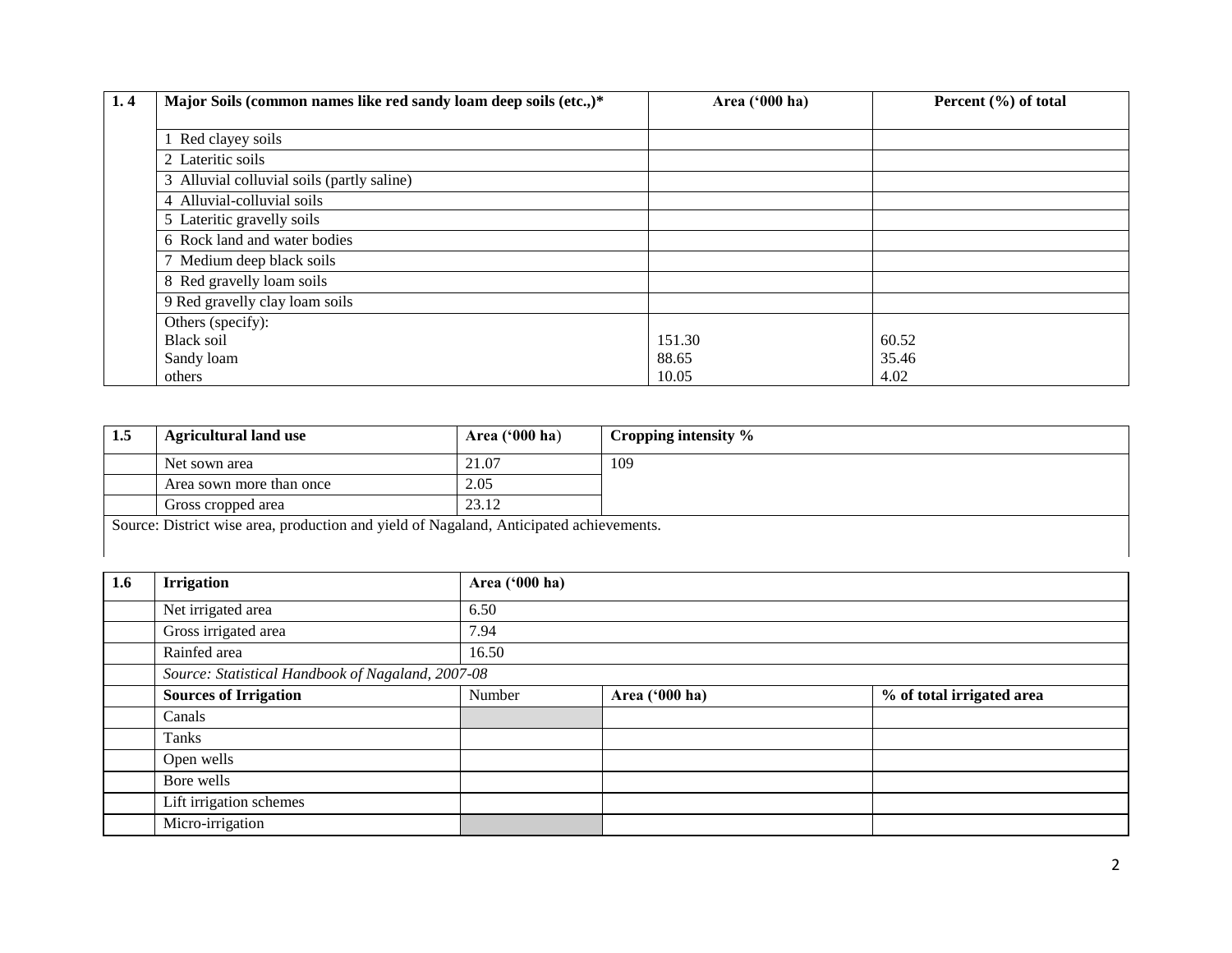| Other sources (please specify)                                                                             |                                  |              |                                                                                                   |
|------------------------------------------------------------------------------------------------------------|----------------------------------|--------------|---------------------------------------------------------------------------------------------------|
| <b>Total Irrigated Area</b>                                                                                |                                  |              |                                                                                                   |
| Pump sets                                                                                                  |                                  |              |                                                                                                   |
| No. of Tractors                                                                                            |                                  |              |                                                                                                   |
| Groundwater availability and use* (Data<br>source: State/Central Ground water<br><b>Department</b> /Board) | No. of blocks/<br><b>Tehsils</b> | $(\% )$ area | Quality of water (specify the<br>problem such as high levels of<br>arsenic, fluoride, saline etc) |
| Over exploited                                                                                             |                                  |              |                                                                                                   |
| Critical                                                                                                   |                                  |              |                                                                                                   |
| Semi-critical                                                                                              |                                  |              |                                                                                                   |
| Safe                                                                                                       |                                  |              |                                                                                                   |
| Wastewater availability and use                                                                            |                                  |              |                                                                                                   |
| Ground water quality                                                                                       |                                  |              |                                                                                                   |
| *over-exploited: groundwater utilization > 100%; critical: $90-100\%$ ; semi-critical: 70-90%; safe: <70%  |                                  |              |                                                                                                   |

### **1.7 Area under major field crops & horticulture (as per latest figures) (***Specify year 2011-12 source Deptt. of Agriculture***)**

| 1.7a             | Major field crops cultivated | .<br>Area $('000 ha)$ |                |              |                  |                |              |               |       |
|------------------|------------------------------|-----------------------|----------------|--------------|------------------|----------------|--------------|---------------|-------|
|                  |                              |                       | <b>Kharif</b>  |              | Rabi             |                |              | <b>Summer</b> | Grand |
|                  |                              | <b>Irrigated</b>      | <b>Rainfed</b> | <b>Total</b> | <b>Irrigated</b> | <b>Rainfed</b> | <b>Total</b> |               | total |
|                  | Jhum paddy                   |                       | 10.55          | 10.55        |                  |                |              |               | 10.55 |
|                  | <b>TRC/WRC Paddy</b>         |                       | 3.52           | 3.52         |                  |                |              |               | 3.52  |
|                  | <b>Maize</b>                 |                       | 10.10          | 10.10        |                  |                |              |               | 10.10 |
|                  | Kholar/Rajmah                |                       |                |              |                  | 2.35           | 2.35         |               | 2.35  |
|                  | Ginger                       |                       | 0.25           | 0.25         |                  |                |              |               | 0.25  |
| Others (specify) | <b>Potato</b>                |                       | 0.91           | 0.91         |                  |                |              |               | 0.91  |

| 1.7 <sub>b</sub> | <b>Horticulture crops - Fruits</b> |              |                  |                   |
|------------------|------------------------------------|--------------|------------------|-------------------|
|                  |                                    | <b>Total</b> | <b>Irrigated</b> | Rainfed ('000 ha) |
|                  | Orange                             | 0.25         |                  | 0.25              |
|                  | Banana                             | 0.13         |                  | 0.13              |
| Others (specify) |                                    |              |                  |                   |

| 1.7c             | <b>Horticulture crops - Vegetables</b> | Total area ('000 ha) | Irrigated area ('000 ha) | Rainfed area ('000 ha) |
|------------------|----------------------------------------|----------------------|--------------------------|------------------------|
|                  | Chilli                                 | 0.08                 |                          | 0.08                   |
|                  | Bean                                   | 0.40                 |                          | 0.40                   |
|                  | cabbage                                | 0.30                 |                          | 0.30                   |
|                  | colocassia                             | $0.10\,$             |                          | 0.10                   |
| Others (specify) |                                        |                      |                          |                        |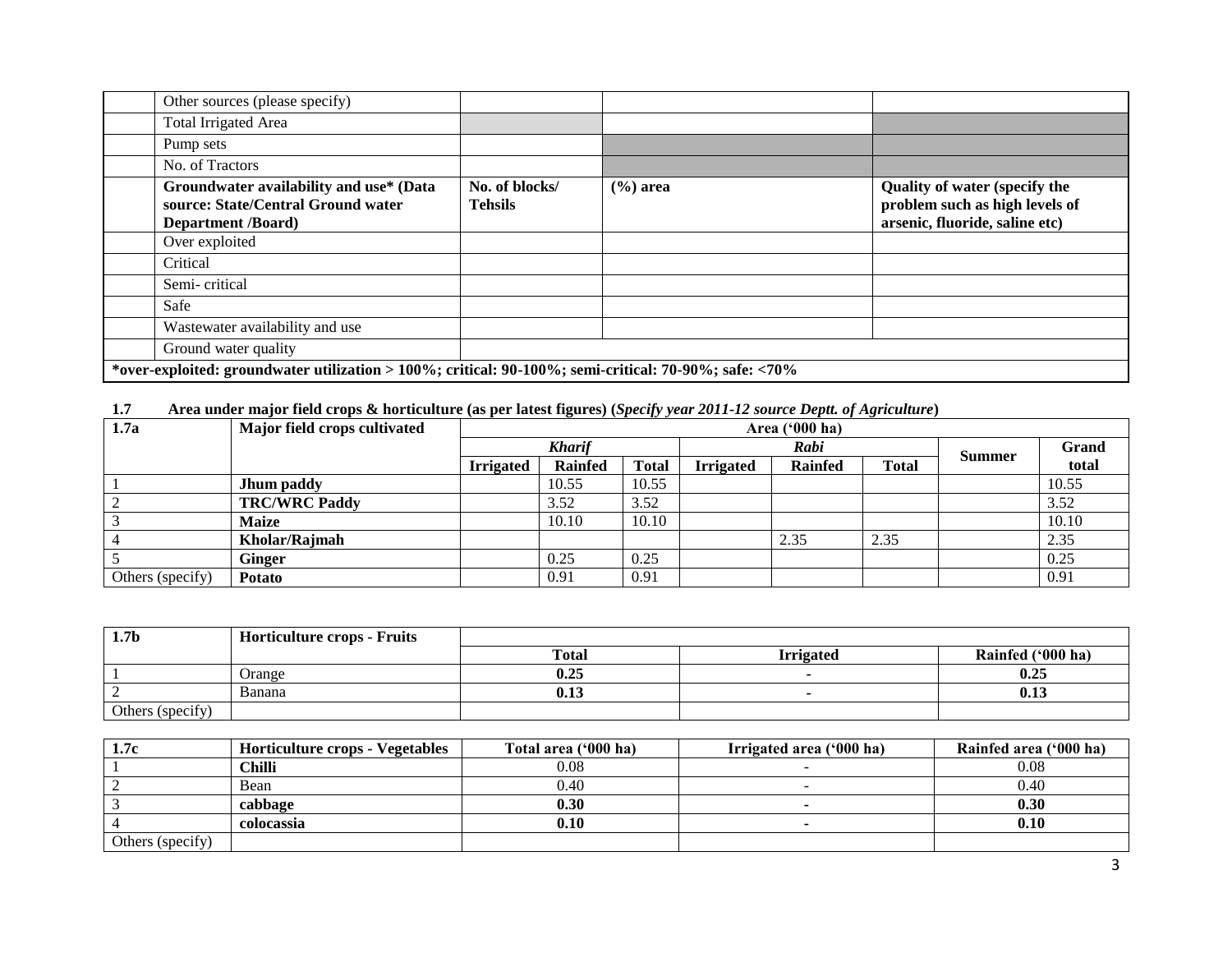| 1.7d             | <b>Medicinal and Aromatic crops</b> | Total area ('000 ha) | Irrigated area ('000 ha) | Rainfed area ('000 ha) |
|------------------|-------------------------------------|----------------------|--------------------------|------------------------|
|                  | Medicinal and Aromatic crops        |                      |                          |                        |
| 2                |                                     |                      |                          |                        |
| Others (specify) |                                     |                      |                          |                        |
| 1.7 <sub>e</sub> | <b>Plantation crops</b>             | Total area ('000 ha) | Irrigated area ('000 ha) | Rainfed area ('000 ha) |
|                  | Large Cardamom                      | 0.05                 | -                        | 0.05                   |
| $\overline{2}$   |                                     |                      |                          |                        |
| Others(Specify)  | Eg., industrial pulpwood crops      |                      |                          |                        |
| 1.7f             | <b>Fodder crops</b>                 | Total area ('000 ha) | Irrigated area ('000 ha) | Rainfed area ('000 ha) |
|                  |                                     |                      |                          |                        |
| Others(Specify)  |                                     |                      |                          |                        |
| 1.7 <sub>g</sub> | <b>Grazing land</b>                 |                      |                          |                        |
| 1.7 <sub>h</sub> | Sericulture etc                     |                      |                          |                        |
| 1.7i             | Others (specify)                    |                      |                          |                        |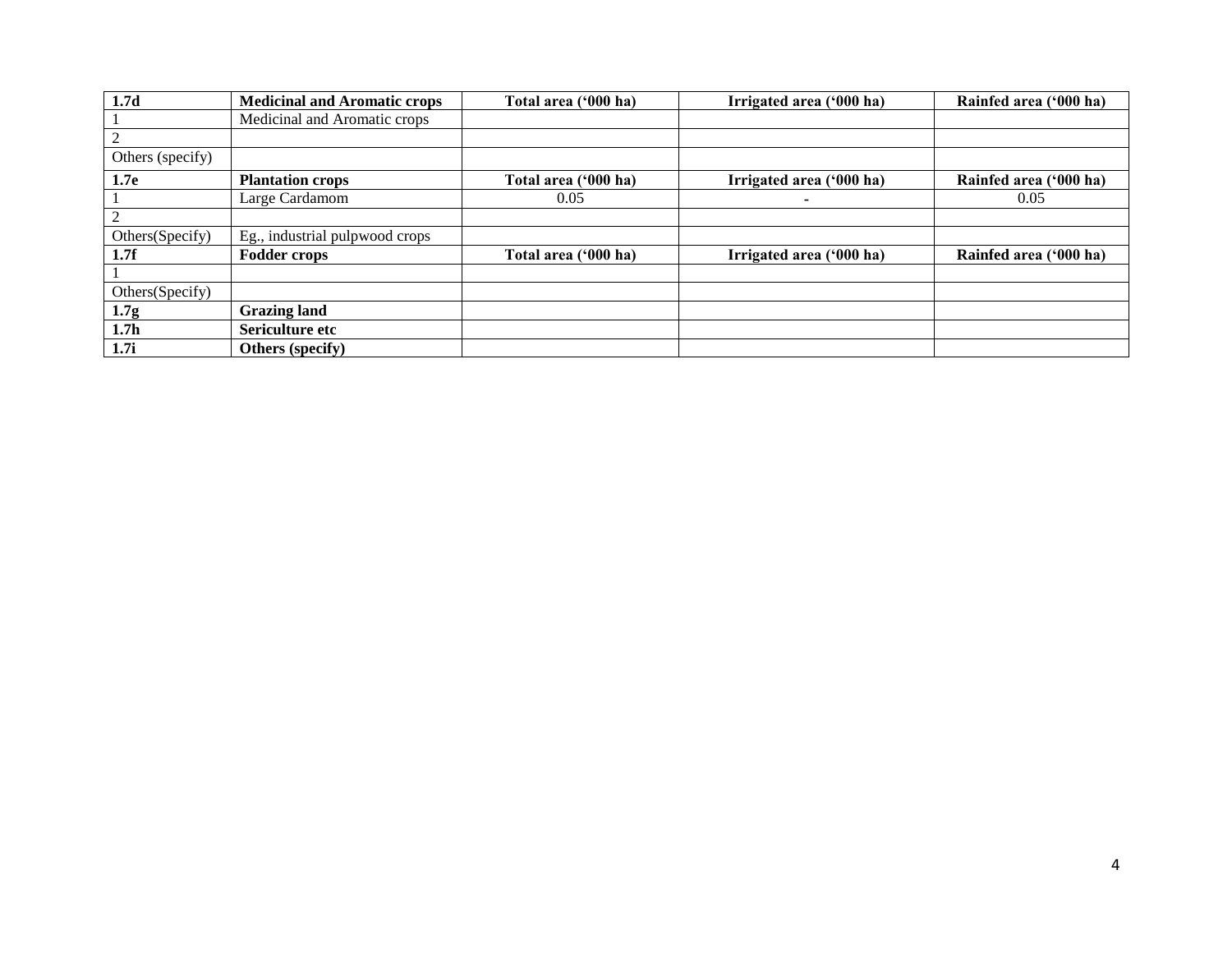| 1.8  | Livestock (in number)                                       |                        | <b>Male ('000)</b>     |                    | Female ('000)              |  |                                  | <b>Total ('000)</b>    |  |
|------|-------------------------------------------------------------|------------------------|------------------------|--------------------|----------------------------|--|----------------------------------|------------------------|--|
|      | Non descriptive Cattle (local low yielding)                 |                        | 3.80                   |                    | 8.31                       |  |                                  | 12.11                  |  |
|      | Crossbred cattle                                            |                        | 3.00                   |                    | 12.23                      |  | 15.23                            |                        |  |
|      | Non descriptive Buffaloes (local low yielding)              |                        | 0.12                   |                    | 0.14                       |  | 0.26                             |                        |  |
|      | <b>Graded Buffaloes</b>                                     |                        | $\blacksquare$         |                    | $\blacksquare$             |  |                                  | $\sim$                 |  |
|      | Goat                                                        |                        | 3.28                   |                    | 6.52                       |  |                                  | 9.80                   |  |
|      | Sheep                                                       |                        | 0.01                   |                    | 0.03                       |  |                                  | 0.04                   |  |
|      | Others (Camel, Pig, Yak etc.)                               |                        |                        |                    |                            |  |                                  |                        |  |
|      | $(i)$ Pig                                                   |                        | 33.04                  |                    | 18.51                      |  |                                  | 51.55                  |  |
|      | (ii) Mithun                                                 |                        | 2.53                   |                    | 4.17                       |  |                                  | 6.70                   |  |
|      | Commercial dairy farms (Number)                             |                        |                        |                    |                            |  |                                  |                        |  |
| 1.9  | <b>Poultry</b>                                              |                        | No. of farms           |                    |                            |  | Total No. of birds ('000)        |                        |  |
|      | Commercial                                                  |                        | 1                      |                    |                            |  | 0.92                             |                        |  |
|      | Backyard                                                    |                        | $\equiv$               |                    |                            |  | 156.71                           |                        |  |
| 1.10 | Fisheries (Data source: Chief Planning Officer of district) |                        |                        |                    |                            |  |                                  |                        |  |
|      | A. Capture                                                  |                        |                        |                    |                            |  |                                  |                        |  |
|      | i) Marine (Data Source:                                     | No. of fishermen       | <b>Boats</b>           |                    | <b>Nets</b>                |  | <b>Storage facilities</b>        |                        |  |
|      | <b>Fisheries Department)</b>                                |                        |                        |                    |                            |  |                                  | (Ice plants etc.)      |  |
|      |                                                             |                        | Mechanized             | Non-<br>mechanized | Mechanized<br>(Trawl nets, |  | Non-mechanized<br>(Shore Seines, |                        |  |
|      |                                                             |                        |                        |                    | Gill nets)                 |  | Stake & trap nets)               |                        |  |
|      |                                                             |                        |                        |                    |                            |  |                                  |                        |  |
|      |                                                             | No. Farmer owned ponds |                        |                    | <b>No. of Reservoirs</b>   |  | No. of village tanks             |                        |  |
|      | ii) Inland (Data Source:                                    |                        |                        |                    |                            |  |                                  |                        |  |
|      | <b>Fisheries Department)</b>                                |                        |                        |                    |                            |  |                                  |                        |  |
|      | <b>B.</b> Culture                                           |                        |                        |                    |                            |  |                                  |                        |  |
|      |                                                             |                        | Water Spread Area (ha) |                    | Yield (t/ha)               |  |                                  | Production ('000 tons) |  |
|      |                                                             |                        |                        |                    |                            |  |                                  |                        |  |
|      | i) Brackish water (Data Source:                             |                        |                        |                    |                            |  |                                  |                        |  |
|      | <b>MPEDA/Fisheries Department)</b>                          |                        |                        |                    |                            |  |                                  |                        |  |
|      | ii) Fresh water (Data Source:                               | 104                    |                        | 2.41               |                            |  | 0.252                            |                        |  |
|      | <b>Fisheries Department)</b>                                |                        |                        |                    |                            |  |                                  |                        |  |
|      | <b>Others</b>                                               |                        |                        |                    |                            |  |                                  |                        |  |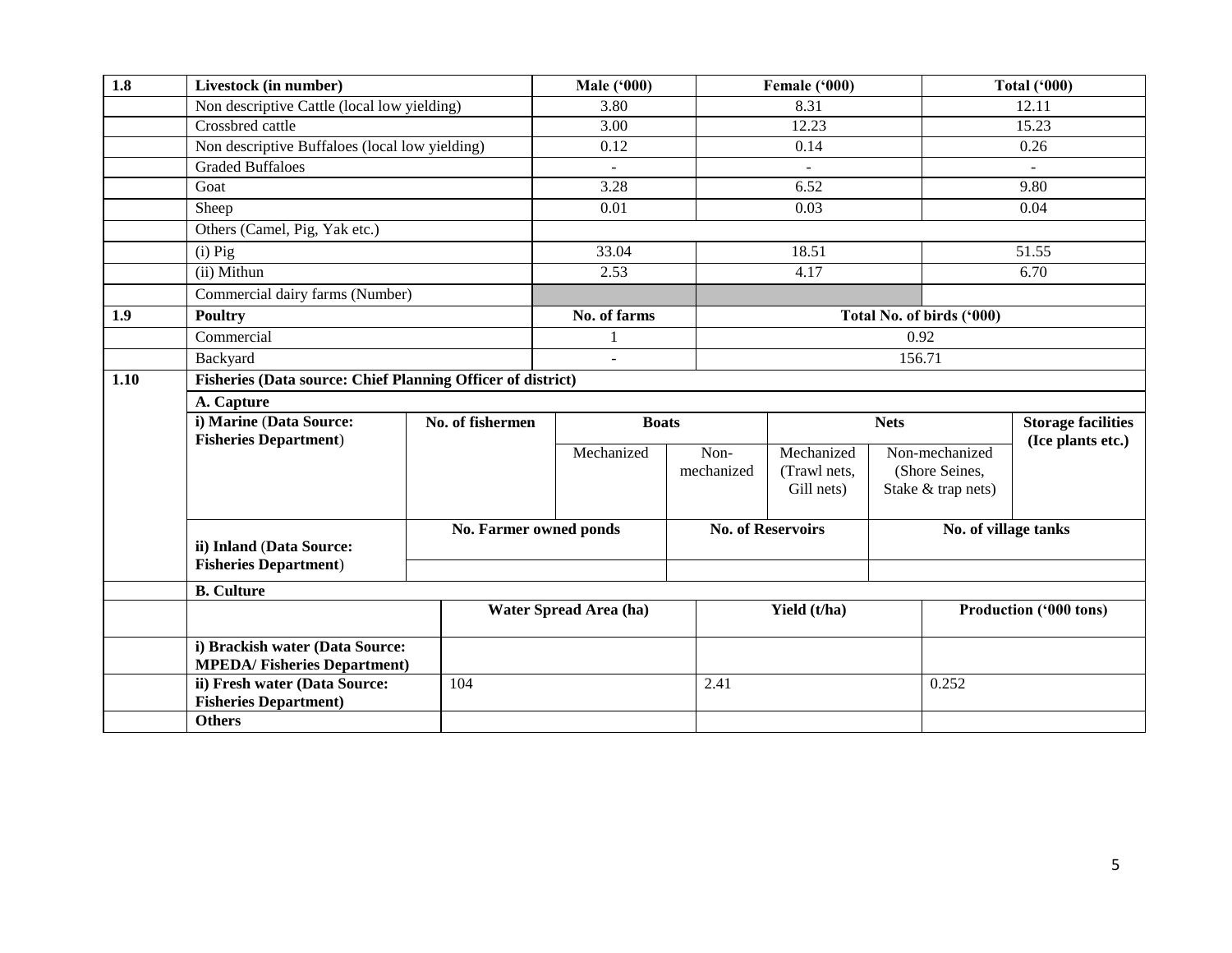# **1.11** Production and Productivity of major crops (07- 08; specify years)

| 1.11           | Name of crop<br><b>Kharif</b> |                       | Rabi                                                                      |                          | <b>Summer</b>            |                          |                         | <b>Total</b>          | <b>Crop</b>             |                                                  |
|----------------|-------------------------------|-----------------------|---------------------------------------------------------------------------|--------------------------|--------------------------|--------------------------|-------------------------|-----------------------|-------------------------|--------------------------------------------------|
|                |                               | Production<br>(000 t) | Productivity<br>(kg/ha)                                                   | Production<br>(000 t)    | Productivity<br>(kg/ha)  | Production<br>(000 t)    | Productivity<br>(kg/ha) | Production<br>(000 t) | Productivity<br>(kg/ha) | residue<br><b>as</b><br>fodder<br>(900)<br>tons) |
|                |                               |                       | Major Field crops (Crops to be identified based on total acreage)         |                          |                          |                          |                         |                       |                         |                                                  |
|                | Jhum paddy                    | 19.99                 | 1580                                                                      |                          |                          |                          |                         | 19.99                 | 1580                    |                                                  |
| $\overline{2}$ | TRC/WRC<br>Paddy              | 8.40                  | 2456                                                                      |                          |                          |                          |                         | 8.40                  | 1621                    |                                                  |
| 3              | Maize                         | 14.77                 | 1670                                                                      |                          |                          |                          |                         | 8.90                  | 1670                    |                                                  |
| 4              | Kholar/Rajmah                 |                       |                                                                           | 2.97                     | 1263                     |                          |                         | 2.97                  | 1263                    |                                                  |
| Others         | Potato                        | 8.21                  | 9021                                                                      |                          |                          |                          |                         | 8.21                  | 9021                    |                                                  |
|                | Ginger                        | 2.28                  | 9120                                                                      |                          |                          |                          |                         | 2.28                  | 9120                    |                                                  |
|                |                               |                       | Major Horticultural crops (Crops to be identified based on total acreage) |                          |                          |                          |                         |                       |                         |                                                  |
|                | Orange                        | 125                   | 500                                                                       | ۰.                       | $\overline{\phantom{a}}$ | $\overline{\phantom{a}}$ | $\sim$                  | 125                   | 500                     |                                                  |
| 2              | Banana                        | 460                   | 3622                                                                      | $\overline{\phantom{a}}$ | $\overline{\phantom{a}}$ | $\overline{\phantom{a}}$ | $\sim$                  | 460                   | 3622                    |                                                  |
| Others         | Large<br>cardamom             | 10                    | 3000                                                                      | $\overline{\phantom{a}}$ | $\overline{\phantom{a}}$ | $\overline{\phantom{a}}$ | $\sim$                  | 10                    | 3000                    |                                                  |

| 1.12 | Sowing window for 5 major field<br>cropsn(start and end of normal sowing<br>period) | $\mathbf{Crop}\,1$ :<br><b>Jhum Paddy</b> | $\bf{Crop 2:}$<br><b>TRC</b> | Crop 3:<br><b>Maize</b> | $\bf{Crop 4:}$<br><b>Potato</b> | Crop 5:<br><b>French Bean</b><br><b>Kholar</b> |
|------|-------------------------------------------------------------------------------------|-------------------------------------------|------------------------------|-------------------------|---------------------------------|------------------------------------------------|
|      | Kharif-Rainfed                                                                      | March-October                             | June-December.               | March-November.         | Febuary- Aug                    | March-Aug                                      |
|      | Kharif-Irrigated                                                                    |                                           |                              |                         |                                 |                                                |
|      | Rabi-Rainfed                                                                        |                                           |                              | Sept. - Jan             | August-January                  | $Aug - December.$                              |
|      | Rabi-Irrigated                                                                      |                                           |                              |                         |                                 |                                                |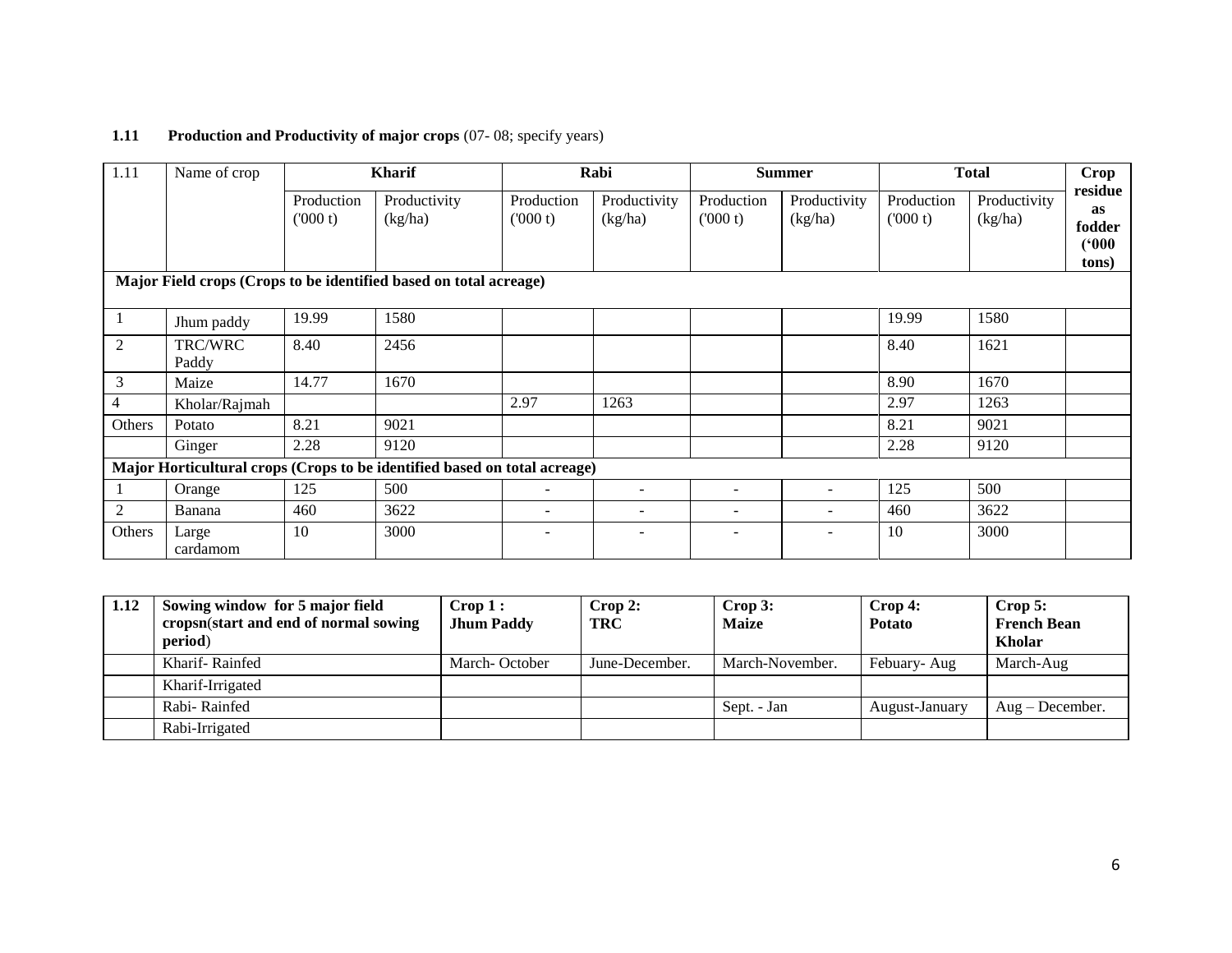| 1.13 | What is the major contingency the district is prone to? (Tick mark) | <b>Regular</b> | <b>Occasional</b> | <b>None</b> |
|------|---------------------------------------------------------------------|----------------|-------------------|-------------|
|      | Drought                                                             |                |                   |             |
|      | Flood                                                               |                |                   |             |
|      | Cyclone                                                             |                |                   |             |
|      | <b>Hail storm</b>                                                   |                |                   |             |
|      | Heat wave                                                           |                |                   |             |
|      | Cold wave                                                           |                |                   |             |
|      | Frost                                                               |                |                   |             |
|      | Sea water intrusion                                                 |                |                   |             |
|      | Pests and disease outbreak (specify)                                |                |                   |             |
|      | Others (specify)                                                    |                |                   |             |

### **6 out of 10 years = Regular**

| 1.14 | Include Digital maps of<br>the district for | Location map of district within State as Annexure I | Enclosed: Yes |
|------|---------------------------------------------|-----------------------------------------------------|---------------|
|      |                                             | Mean annual rainfall as Annexure 2                  | Enclosed: No  |
|      |                                             | Soil map as Annexure 3                              | Enclosed: Yes |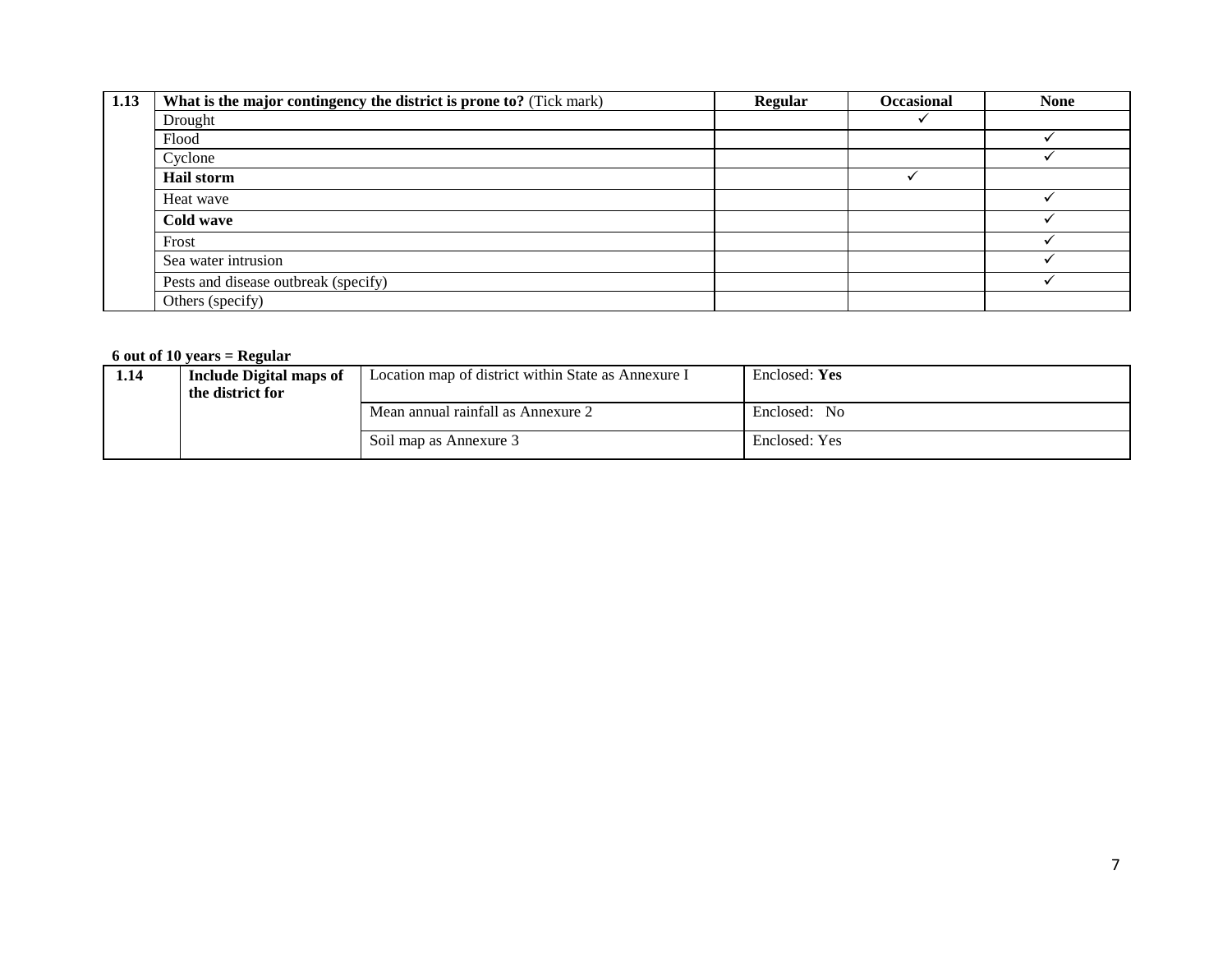### **Annexure – 1: LOCATION MAP OF TUENSANG DISTRICT IN NAGALAND**

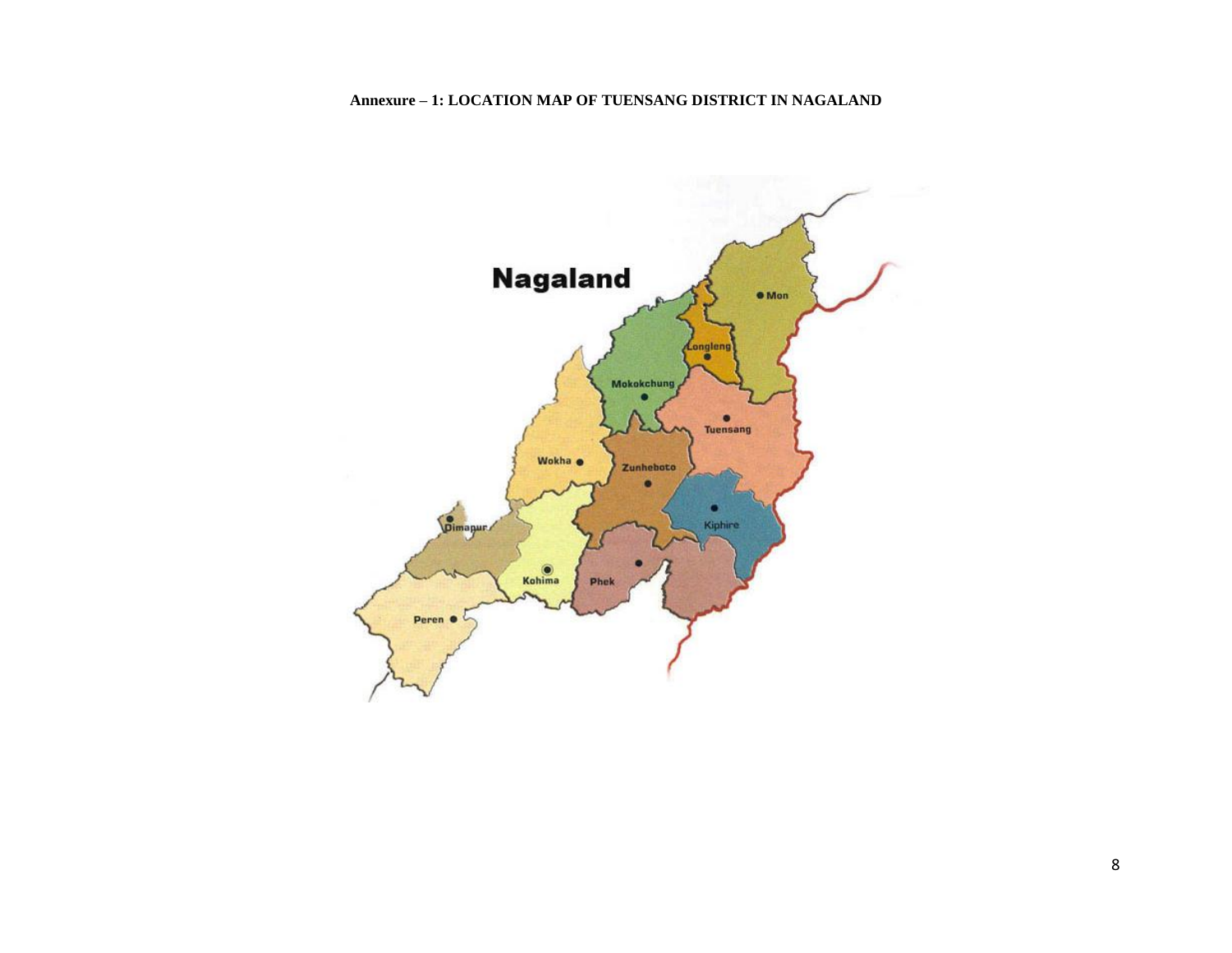(Data Source: Soil Resource Maps of NBSS&LUP).

### **SOIL MAP OF Tuensang:**

| NAGALAND<br>PARTICLE SIZE<br><b>Clayer</b><br>The Pies<br>Learny - skelets<br>First - lookky<br>Clayery - skelets<br>Course - lookky<br>- state boundary<br>-- derive bounder | NAGALANAD<br>SOIL DEPTH<br>and (death in art)<br>  <mark>11</mark> Shelver (25 - 60)<br>  <mark>11</mark> Slodersteiy skaltow (30 -<br> 12 Seep (= 111) | Nagaland<br>SOIL (SUBGROUPS)<br>Ho Natrudal<br>Voic Paleudal<br>voin Udnythum<br>Mathin Hamisevilsteeds<br>ic Hackumbreck<br>Humic Hapkusuki<br><b>Typic Hapitals</b><br><b>Void Paleurium</b><br>state boundary<br>district boundar | <b>NAGALAND</b><br><b>EROSION</b><br>None to very slig<br><b>Myanmer</b><br>Severo<br><b>State boundary</b><br>district bounds | NAGALAND<br>SURFACE FORM<br>Simes land<br>IS Undulating<br>Valence<br>- state bounds<br><b>Satrice Services</b> |
|-------------------------------------------------------------------------------------------------------------------------------------------------------------------------------|---------------------------------------------------------------------------------------------------------------------------------------------------------|--------------------------------------------------------------------------------------------------------------------------------------------------------------------------------------------------------------------------------------|--------------------------------------------------------------------------------------------------------------------------------|-----------------------------------------------------------------------------------------------------------------|
| Particle size map of                                                                                                                                                          | Soil depth map of                                                                                                                                       | Soil sub groups of Nagaland                                                                                                                                                                                                          | <b>Soil erosion of Nagaland</b>                                                                                                | <b>Surface maps of Nagaland</b>                                                                                 |
| <b>Nagaland</b>                                                                                                                                                               | <b>Nagaland</b>                                                                                                                                         |                                                                                                                                                                                                                                      |                                                                                                                                |                                                                                                                 |

### **Dominant Soil Types of Tuensang**

| <b>Tuensang</b> | Moderately sloping side slopes of hills           | Fine                                        | Deep excessively drained fine soils with moderate erosion and                                            |
|-----------------|---------------------------------------------------|---------------------------------------------|----------------------------------------------------------------------------------------------------------|
|                 |                                                   | <b>Typic Paleudults</b>                     | slight stoniness                                                                                         |
|                 | Moderately steeply sloping side slopes of         | Fine loamy                                  | Deep well drained fine loamy soils with moderate erosion and                                             |
|                 | hills                                             | Umbric Dystrochrepts                        | moderate stoniness                                                                                       |
|                 | Gently sloping side slope of hills                | Fine Typic Dystrochrepts                    | Deep excessively drained fine soils with moderate erosion and<br>slight stoniness                        |
|                 | steeply sloping hill tops                         | Fine Typic Dystrochrepts                    | Moderately deep excessively drained fine soils with moderate<br>erosion                                  |
|                 | Moderately steeply sloping side slope of<br>hills | Fine loamy Typic Hapludults                 | Deep excessively drained fine loamy soils with moderate erosion                                          |
|                 | Steeply sloping side slope of hills               | Loamy skeletal<br><b>Typic Dytrochrepts</b> | Moderately deep somewhat excessively drained loamy skeletal<br>soils with moderate erosion               |
|                 | Moderately sloping side slope of hills            | Fine Typic Dytrochrepts                     | Deep excessively drained fine soils with moderate erosion                                                |
|                 | Moderately steep sloping hill                     | Fine Pachic Haplumbrepts                    | Deep somewhat excessively drained fine soils with moderate<br>erosion                                    |
|                 | Steeply sloping hill slopes                       | Clayey skeletal<br><b>Typic Dystrudepts</b> | Deep somewhat excessively drained clayey skeletal soils with<br>severe erosion                           |
|                 | Steeply sloping hill slopes                       | Fine Pachic Haplumbrepts                    | Moderately shallow somewhat excessively drained fine soils with<br>severe erosion and moderate stoniness |

*Source : NBSS &LUP, Regional centre Jorhat*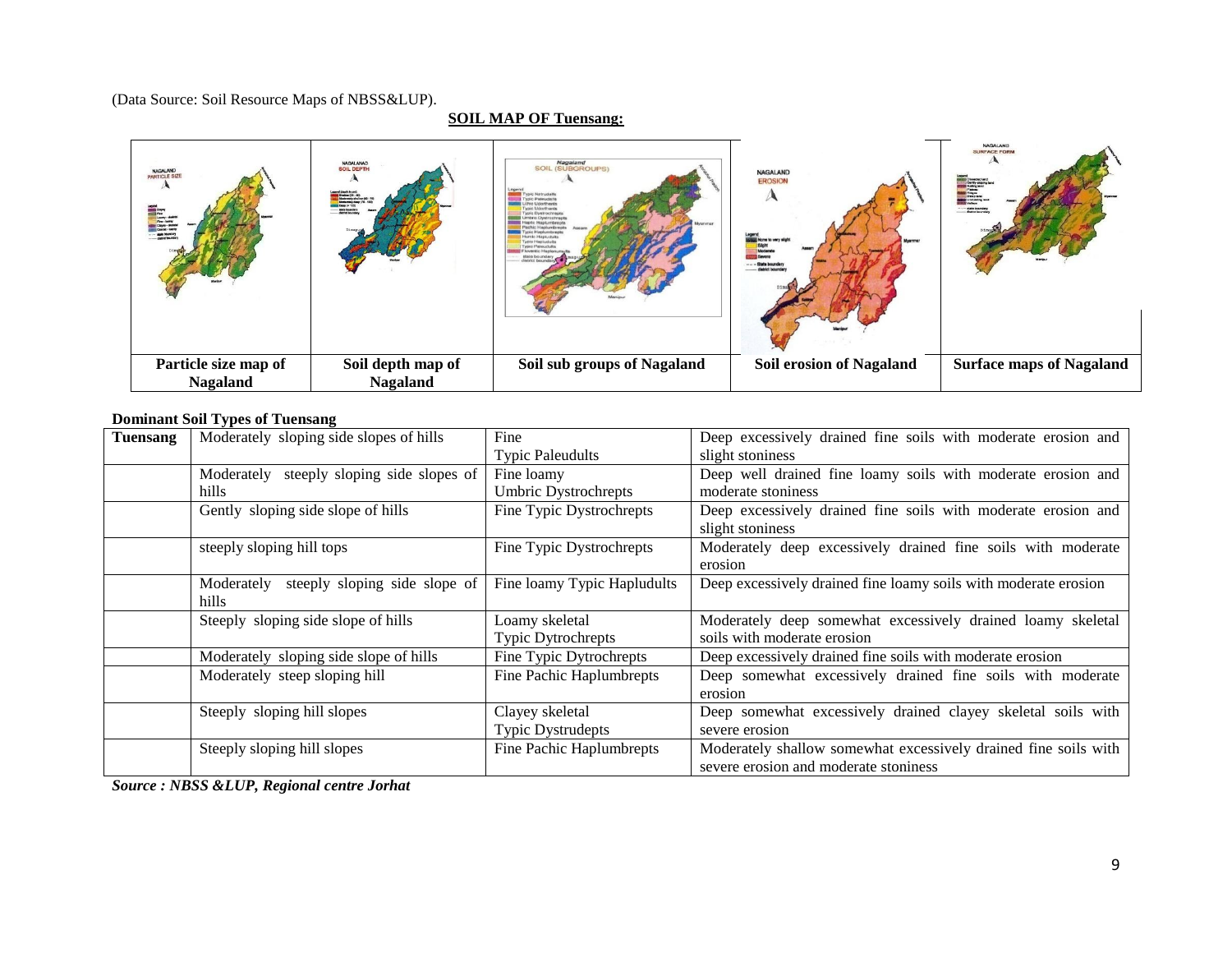**2.0 Strategies for weather related contingencies (Tuensang District)**

| <b>Condition</b>                                  |                                                                                                                           |                                            |                                                                      | <b>Suggested Contingency measures</b>                                                          |                                                  |
|---------------------------------------------------|---------------------------------------------------------------------------------------------------------------------------|--------------------------------------------|----------------------------------------------------------------------|------------------------------------------------------------------------------------------------|--------------------------------------------------|
| <b>Early season</b><br>drought<br>(delayed onset) | <b>Major Farming</b><br>situation <sup>a</sup>                                                                            | Normal Crop/<br><b>Cropping</b><br>systemb | Change in crop<br>/cropping system <sup>c</sup><br>including variety | Agronomic measures <sup>d</sup>                                                                | <b>Remarks</b> on<br>Implementation <sup>e</sup> |
|                                                   | 1. Moderately sloping                                                                                                     | Maize                                      | No change                                                            | Sowing in ridge and furrow, Mulching,<br>Inter cropping with Kholar/Rajmah                     | Line dept. schemes/<br><b>RKVY</b>               |
|                                                   | side slope of hills-Deep<br>fine to fine loamy soils                                                                      | Jhum paddy                                 | Short duration vars. Like<br>Bhalum-3,4 and SARS-<br>1, 2, 4         | Increase seed rate, Sowing by dibbling<br>method, Re-sowing if germination is<br>less than 30% | Line dept. schemes/<br><b>RKVY/NFSM</b>          |
|                                                   |                                                                                                                           | French bean<br>(Kholar/Rajmah)             | No change                                                            | Increase seed rate, Bio-fertilizer<br>application. Inter cropping with Kharif<br>Maize         | Line dept. schemes/<br><b>RKVY</b>               |
| Delay by 2                                        |                                                                                                                           | Jhum paddy                                 | Short duration vars. Like<br>Bhalum-3,4 and SARS-<br>1, 2, 3         | Increasing seed rate Sowing by dibbling<br>method                                              | Line dept. schemes/<br><b>RKVY/NFSM</b>          |
| weeks<br>$(2nd$ to $3rd$                          | 2. Gently sloping side                                                                                                    | Maize                                      | Short duration varieties                                             | Sowing in ridge and furrow, Mulching                                                           | Line dept. schemes/<br><b>RKVY/NFSM</b>          |
| week of April)                                    | slope of hills- deep fine<br>soils                                                                                        | Potato                                     | No change                                                            | Mulching, lifesaving Irrigation,<br>Earthing up, Spraying of 0.2% urea.                        | Line dept. schemes/<br><b>RKVY</b>               |
|                                                   |                                                                                                                           | Ginger                                     | No change                                                            | Sowing in ridge and furrow, Mulching                                                           | Line dept. schemes/<br><b>RKVY</b>               |
|                                                   |                                                                                                                           | French bean<br>(Kholar/Rajmah)             | Inter cropping with Pre<br>Kharif Maize                              | Increase seed rate, Bio-fertilizer<br>application.                                             | Line dept. schemes/<br><b>RKVY</b>               |
|                                                   | 3. Steeply sloping side<br>of hills slopes-<br>moderately shallow fine<br>soils (Noklak, Shamator;<br>$60-70\%$ gradient) | Maize                                      | Monocropping                                                         | increase seed rate, line sowing                                                                | Line dept. schemes/<br><b>RKVY</b>               |

**2.1 Drought – Pre- monsoon (Last week of March to First week of April) Normal**

| <b>Condition</b>     |                        |                     | <b>Suggested Contingency measures</b> |                                    |                             |  |
|----------------------|------------------------|---------------------|---------------------------------------|------------------------------------|-----------------------------|--|
| <b>Early season</b>  | <b>Major Farming</b>   | Normal Crop/        | Change in crop / cropping             | Agronomic measures                 | <b>Remarks</b> on           |  |
| drought              | situation <sup>a</sup> | <b>Cropping</b>     | system <sup>c</sup> including variety |                                    | Implementation <sup>e</sup> |  |
| (delayed onset)      |                        | system <sup>o</sup> |                                       |                                    |                             |  |
|                      |                        | Orange              | Integration of legumes in the         | Bamboo drip irrigation,            | Line deptt.,                |  |
|                      | 1. Moderately sloping  |                     | orchard                               | intercropping of legumes initially | RKVY, HTM                   |  |
| Delay by 2           | side slope of hills-   |                     |                                       | during the first five years.       |                             |  |
| weeks                | Deep fine to fine      | Banana              | Intercropping with cowpea (Local      | Mulching                           | Line deptt.,                |  |
| $(2nd$ to $3rd$ week | loamy soils            |                     | cultivar)                             |                                    | RKVY, HTM                   |  |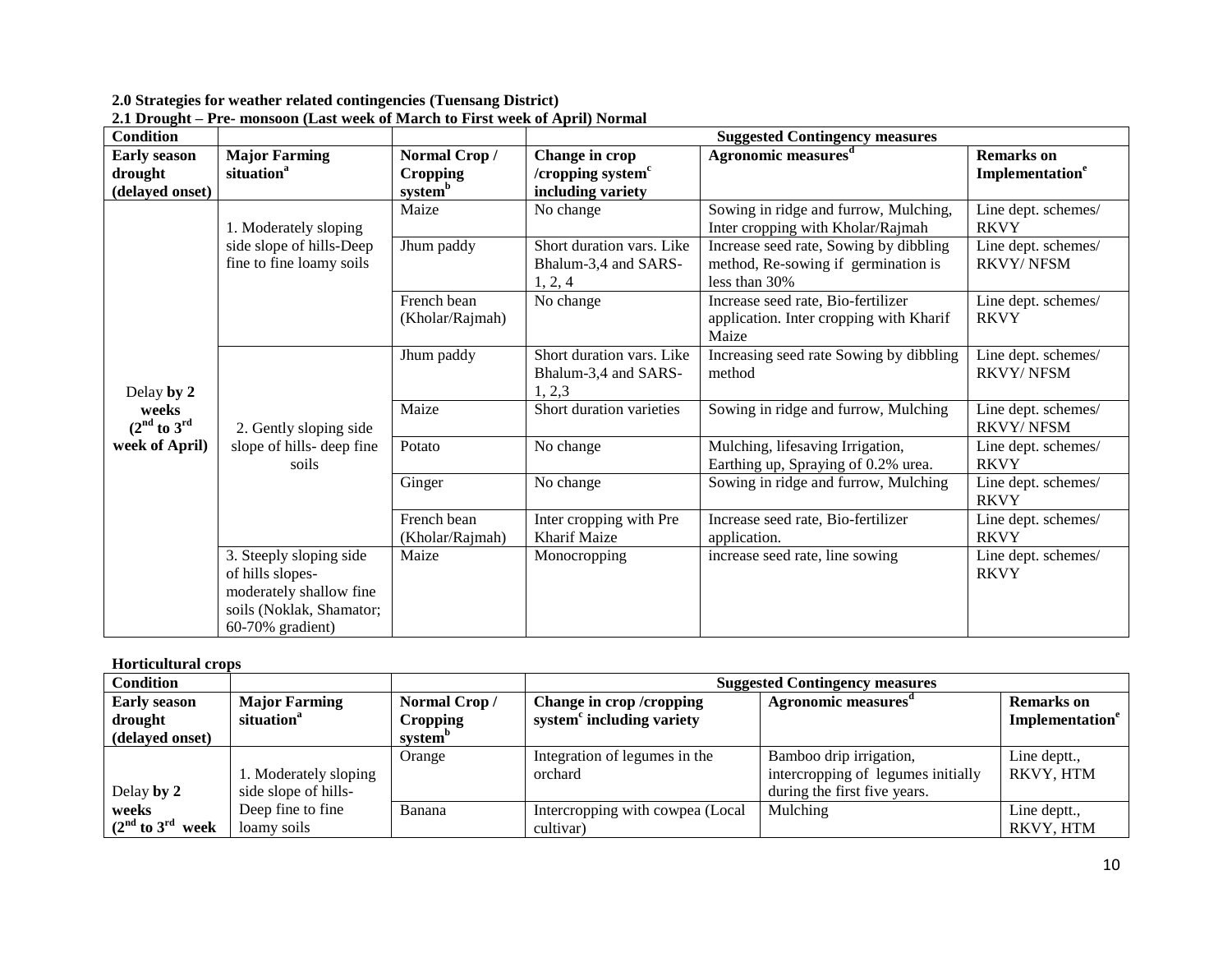| of April) |                                                                   | French bean | Intercropping with cabbage (Pusa<br>Rareball) | Increase of seed rate, systemic<br>planting                                                    | Line deptt.,<br>RKVY, HTM |
|-----------|-------------------------------------------------------------------|-------------|-----------------------------------------------|------------------------------------------------------------------------------------------------|---------------------------|
|           |                                                                   | Chilli      | No change                                     | Short duration varieties, Irrigation<br>at initial and developmental stage                     | Line deptt.,<br>RKVY, HTM |
|           |                                                                   | Colocasia   | Blight resistant variety var.<br>Muktakeshi   | Increase sowing depth                                                                          | Line deptt.,<br>RKVY, HTM |
|           | 2. Gently sloping side<br>slope of hills-deep                     | French bean | Intercropping with cabbage (Pusa<br>Rareball) | Increase of seed rate, systemic<br>planting                                                    | Line deptt.,<br>RKVY, HTM |
|           | fine soils                                                        | Chilli      | No change                                     | Short duration varieties, Irrigation<br>at initial and developmental stage                     | Line deptt.,<br>RKVY, HTM |
|           |                                                                   | Colocasia   | Blight resistant variety var.<br>Muktakeshi   | Increase sowing depth                                                                          | Line deptt.,<br>RKVY, HTM |
|           |                                                                   | Cabbage     | No change                                     | Use of banana sheath as crop cover<br>from direct sunlight for reducing<br>evapo transpiration | Line deptt.,<br>RKVY, HTM |
|           | 3. Steeply sloping side<br>of hills slopes-<br>moderately shallow | <b>NA</b>   |                                               |                                                                                                |                           |
|           | fine soils (give the<br>block name, elevation)                    |             |                                               |                                                                                                |                           |

**2.1.2 Rainfed situation** – South west monsoon - normal  $(1<sup>st</sup>$  week of June)

| <b>Condition</b>                          |                                                                              |                                        | <b>Suggested Contingency measures</b>             |                                                                                                                                                                                     |                             |  |
|-------------------------------------------|------------------------------------------------------------------------------|----------------------------------------|---------------------------------------------------|-------------------------------------------------------------------------------------------------------------------------------------------------------------------------------------|-----------------------------|--|
| <b>Early season</b>                       | <b>Major Farming</b>                                                         | <b>Normal Crop</b>                     | Change in crop /                                  | Agronomic measures d                                                                                                                                                                | <b>Remarks</b> on           |  |
| drought                                   | situation <sup>a</sup>                                                       | ' Cropping                             | cropping system <sup>c</sup>                      |                                                                                                                                                                                     | Implementation <sup>e</sup> |  |
| (delayed                                  |                                                                              | system <sup>b</sup>                    | including variety                                 |                                                                                                                                                                                     |                             |  |
| onset)                                    |                                                                              |                                        |                                                   |                                                                                                                                                                                     |                             |  |
|                                           | 1. Moderately sloping<br>side slope of hills-Deep                            | <b>Terrace Rice</b><br>Cultivation     | Medium duration<br>varieties like                 | System of Rice Intensification using Medium<br>duration varieties.                                                                                                                  | NFSM, RKVY                  |  |
| Delay by 2<br>weeks<br>June $3rd$<br>week | fine to fine loamy soils                                                     | (paddy)                                | Kolong, Shahsarnag-<br>1, RCM-9 and 11,<br>Ranjit | Delay nursery raising but using pre-treated/pre-<br>sprouted seeds for quick nursery establishment,<br>Community nursery                                                            |                             |  |
|                                           | 2. Gently sloping side<br>slope of hills- deep fine<br>soils                 | Terrace Rice<br>Cultivation<br>(paddy) | $RCM-9$ and 11,<br>Ranjit, SARS-6                 | System of Rice Intensification using Medium<br>duration varieties. Delay nursery raising but using<br>pre-treated/pre-sprouted seeds for quick nursery<br>establishment, IPM module | NFSM, RKVY                  |  |
|                                           | 3. Steeply sloping side of<br>hills slopes- moderately<br>shallow fine soils | ÷.                                     |                                                   |                                                                                                                                                                                     |                             |  |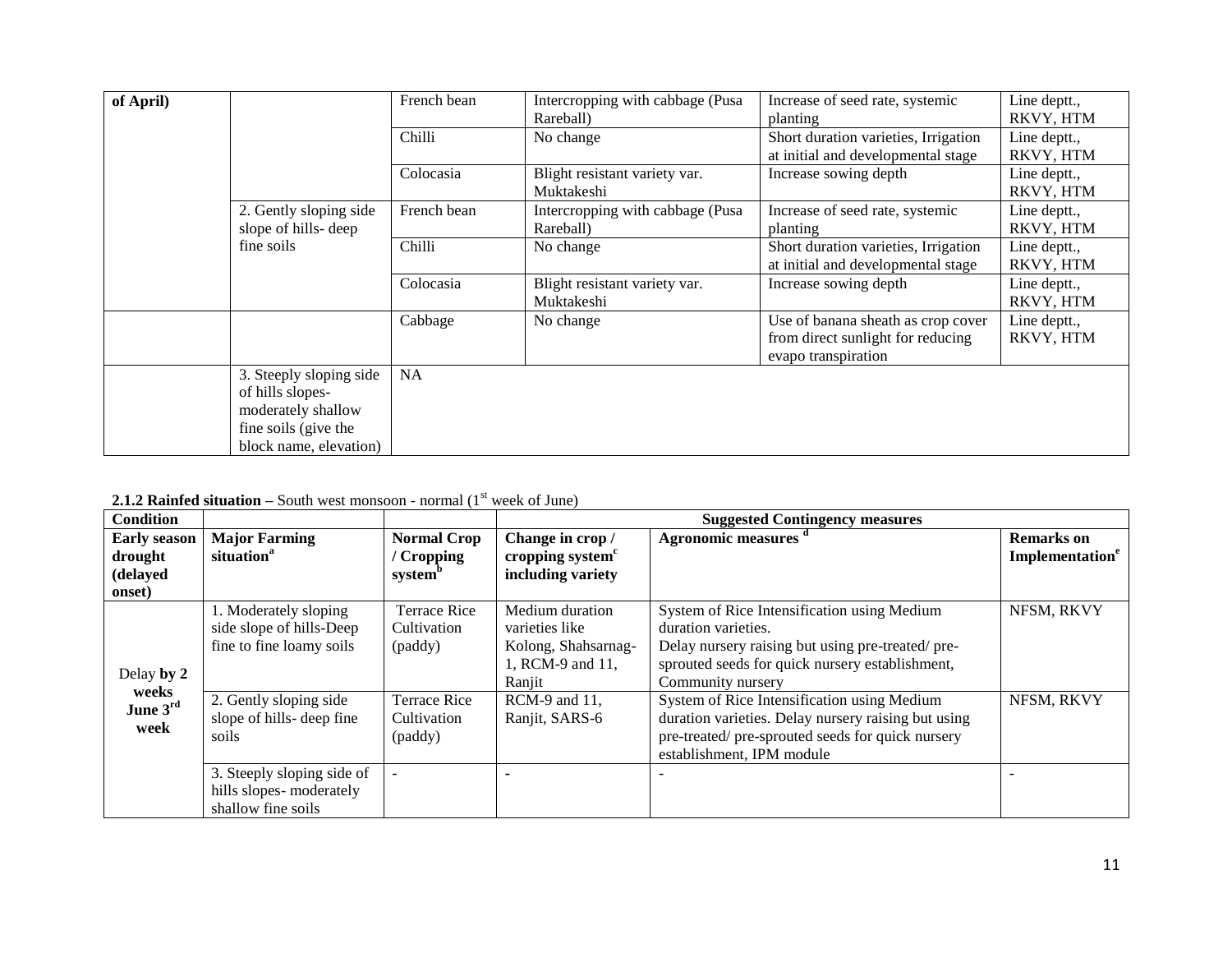| <b>Horticultural crops</b>                        |                                                          |                                                        |                                                                    |                                                                            |                                                  |
|---------------------------------------------------|----------------------------------------------------------|--------------------------------------------------------|--------------------------------------------------------------------|----------------------------------------------------------------------------|--------------------------------------------------|
| <b>Condition</b>                                  |                                                          |                                                        |                                                                    | <b>Suggested Contingency measures</b>                                      |                                                  |
| <b>Early season</b><br>drought<br>(delayed onset) | <b>Major Farming</b><br>situation <sup>a</sup>           | Normal Crop/<br><b>Cropping</b><br>system <sup>b</sup> | Change in crop / cropping system <sup>c</sup><br>including variety | Agronomic measures <sup>d</sup>                                            | <b>Remarks</b> on<br>Implementation <sup>e</sup> |
|                                                   | 1. Moderately<br>sloping side slope                      | Banana                                                 | No change                                                          | Mulching, Intercropping with<br>cowpea (Local cultivar)                    | Line deptt., RKVY,<br><b>HTM</b>                 |
|                                                   | of hills-Deep fine<br>to fine loamy soils                | French bean                                            | No change                                                          | Gap filling, Re-sowing if<br>germination is less than 30%                  | Line deptt., RKVY,<br><b>HTM</b>                 |
|                                                   |                                                          | Chilli                                                 | No change                                                          | Short duration varieties, Irrigation at<br>initial and developmental stage | Line deptt., RKVY,<br><b>HTM</b>                 |
|                                                   |                                                          | Colocasia                                              | Blight resistant var. Muktakeshi                                   | Weeding, earthing up                                                       | Line deptt., RKVY,<br><b>HTM</b>                 |
| Delay by 2                                        | 2. Gently sloping<br>side slope of hills-                | French bean                                            | No change                                                          | Gap filling, Re-sowing if<br>germination is less than 30%                  | Line deptt., RKVY,<br><b>HTM</b>                 |
| weeks<br>June 3rd week                            | deep fine soils                                          | Chilli                                                 | No change                                                          | Short duration varieties, Irrigation at<br>initial and developmental stage | Line deptt., RKVY,<br><b>HTM</b>                 |
|                                                   |                                                          | Colocasia                                              | Blight resistant variety var.<br>Muktakeshi                        | Weeding, earthing up                                                       | Line deptt., RKVY,<br><b>HTM</b>                 |
|                                                   |                                                          | Cabbage                                                | No change                                                          | Weeding, Irrigation, mulching                                              | Line deptt., RKVY,<br><b>HTM</b>                 |
|                                                   | 3. Steeply sloping<br>side of hills<br>slopes-moderately |                                                        |                                                                    |                                                                            |                                                  |
|                                                   | shallow fine soils                                       |                                                        |                                                                    |                                                                            |                                                  |

| <b>Condition</b>    |                                                           |                                    |                                                                             | <b>Suggested Contingency measures</b>             |                             |  |  |
|---------------------|-----------------------------------------------------------|------------------------------------|-----------------------------------------------------------------------------|---------------------------------------------------|-----------------------------|--|--|
| <b>Early season</b> | <b>Major Farming situation</b> <sup>a</sup>               | Normal Crop/                       | Change in crop / cropping system $c$                                        | Agronomic measures                                | <b>Remarks</b> on           |  |  |
| drought (delayed    |                                                           | <b>Cropping</b>                    | including variety                                                           |                                                   | Implementation <sup>e</sup> |  |  |
| onset)              |                                                           | system <sup>"</sup>                |                                                                             |                                                   |                             |  |  |
| Delay by 4 weeks    | 1. Moderately sloping side<br>slope of hills-Deep fine to | <b>Terrace Rice</b><br>Cultivation | System of Rice Intensification using<br>Medium duration vars. Shahsarnag-1, | Spraying of 0.2% urea for<br>reviving the drought | NFSM,                       |  |  |
|                     |                                                           |                                    |                                                                             |                                                   |                             |  |  |
| July $1st$ week     | fine loamy soils                                          |                                    | RCM-9 and 11, Ranjit                                                        | affect plants in the                              |                             |  |  |
|                     |                                                           |                                    |                                                                             | nursery                                           |                             |  |  |
|                     | 2. Gently sloping side slope                              | <b>Terrace Rice</b>                | Short duration Local varieties,                                             | Transplanting of 30-35                            | NFSM,                       |  |  |
|                     | of hills- deep fine soils                                 | Cultivation                        | Mashuri,                                                                    | Days old seedlings                                |                             |  |  |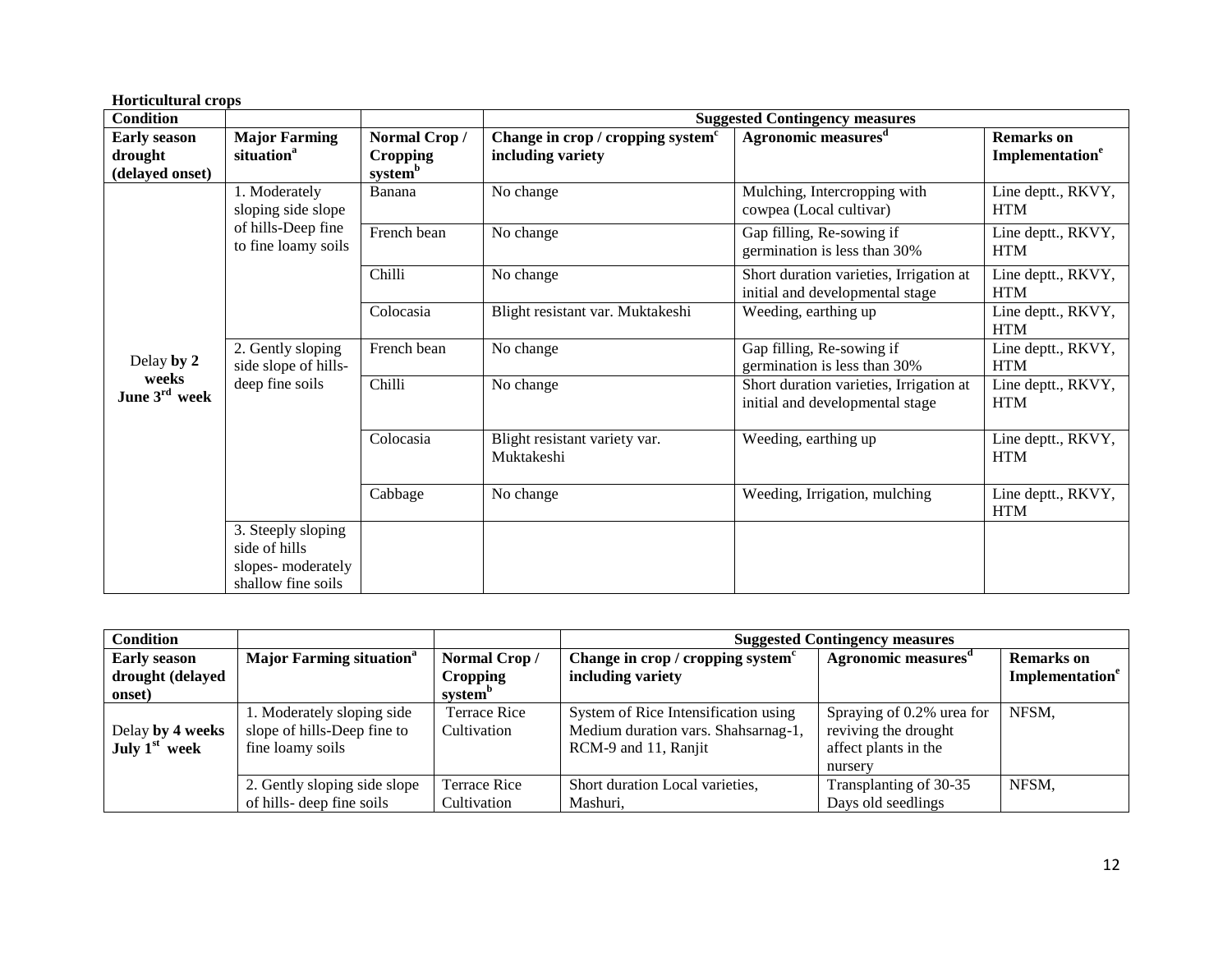| sloping side of                                          |  |  |
|----------------------------------------------------------|--|--|
| $\cdots$<br>hills<br>mod<br>eratel<br>slope <sup>.</sup> |  |  |
| shallow<br>11ne<br>SO <sub>1</sub> IS                    |  |  |

**6-8 weeks delay of South west monsoon is not applicable in the district.**

**Horticultural crops**

| <b>Condition</b>                                  |                                                           |                                                      |                                                                       | <b>Suggested Contingency measures</b> |                                                         |
|---------------------------------------------------|-----------------------------------------------------------|------------------------------------------------------|-----------------------------------------------------------------------|---------------------------------------|---------------------------------------------------------|
| <b>Early season</b><br>drought<br>(delayed onset) | <b>Major Farming situation</b> <sup>a</sup>               | <b>Normal Crop / Cropping</b><br>system <sup>b</sup> | Change in crop /<br>cropping system <sup>c</sup><br>including variety | Agronomic measures <sup>d</sup>       | <b>Remarks</b> on<br><b>Implementation</b> <sup>e</sup> |
|                                                   | 1. Moderately sloping side<br>slope of hills-Deep fine to | Banana                                               | No change                                                             | Earthing up, Mulching,                | Line deptt.,<br>RKVY, HTM                               |
| Delay by 4                                        | fine loamy soils                                          | French bean                                          | No change                                                             | Weeding                               | Line deptt.,<br>RKVY, HTM                               |
| weeks<br>July $1st$ week                          |                                                           | Chilli                                               | No change                                                             | Weeding, Mulching                     | Line deptt.,<br>RKVY, HTM                               |
|                                                   |                                                           | Colocasia                                            | No change                                                             | No change                             | Line deptt.,<br>RKVY, HTM                               |
|                                                   | 2. Gently sloping side slope<br>of hills- deep fine soils | French bean                                          | No change                                                             | No change                             | Line deptt.,<br>RKVY, HTM                               |
|                                                   |                                                           | Chilli                                               | No change                                                             | Rougeing of diseased plants           | Line deptt.,<br>RKVY, HTM                               |
|                                                   |                                                           | Colocasia                                            | No change                                                             | Weeding, earthing up                  | Line deptt.,<br>RKVY, HTM                               |
|                                                   |                                                           | Cabbage                                              | No change                                                             | No change                             | Line deptt.,<br>RKVY, HTM                               |
|                                                   | 3. Steeply sloping side of                                |                                                      |                                                                       |                                       |                                                         |
|                                                   | hills slopes- moderately                                  |                                                      |                                                                       |                                       |                                                         |
|                                                   | shallow fine soils (give the                              |                                                      |                                                                       |                                       |                                                         |
|                                                   | block name, elevation)                                    |                                                      |                                                                       |                                       |                                                         |

**Pre monsoon- Normal**

| <b>Condition</b>                                                            |                                                  |                                                       | <b>Suggested Contingency measures</b>                                                                                 |                                                                                    |                                                         |  |
|-----------------------------------------------------------------------------|--------------------------------------------------|-------------------------------------------------------|-----------------------------------------------------------------------------------------------------------------------|------------------------------------------------------------------------------------|---------------------------------------------------------|--|
| <b>Early season</b><br>drought (Normal<br>onset)                            | <b>Major Farming</b><br>situation <sup>a</sup>   | <b>Normal</b><br>Crop/cropping<br>system <sup>b</sup> | Crop management $c$                                                                                                   | Soil nutrient & moisture<br>conservation measures <sup>a</sup>                     | <b>Remarks</b> on<br><b>Implementation</b> <sup>e</sup> |  |
| <b>Normal onset</b><br>followed by 15-<br>20 days dry spell<br>after sowing | 1. Moderately<br>sloping side<br>slope of hills- | Maize                                                 | i. If there is poor germination less than<br>30%, Re-sowing should be done.<br>ii. Gap filling<br>iii. Manual weeding | Mulching with locally available<br>bio mass, Life saving irrigation<br>if possible | Line dept.<br>schemes/RKVY                              |  |
| leading to poor<br>germination/<br>crop stand etc.                          | Deep fine to fine<br>loamy soils                 | Jhum paddy                                            | i. If there is poor germination less than<br>30%, re-sowing by dibbling method.<br>ii. Manual weeding                 | Minimum tillage                                                                    | Line dept.<br>schemes/<br><b>RKVY/NFSM</b>              |  |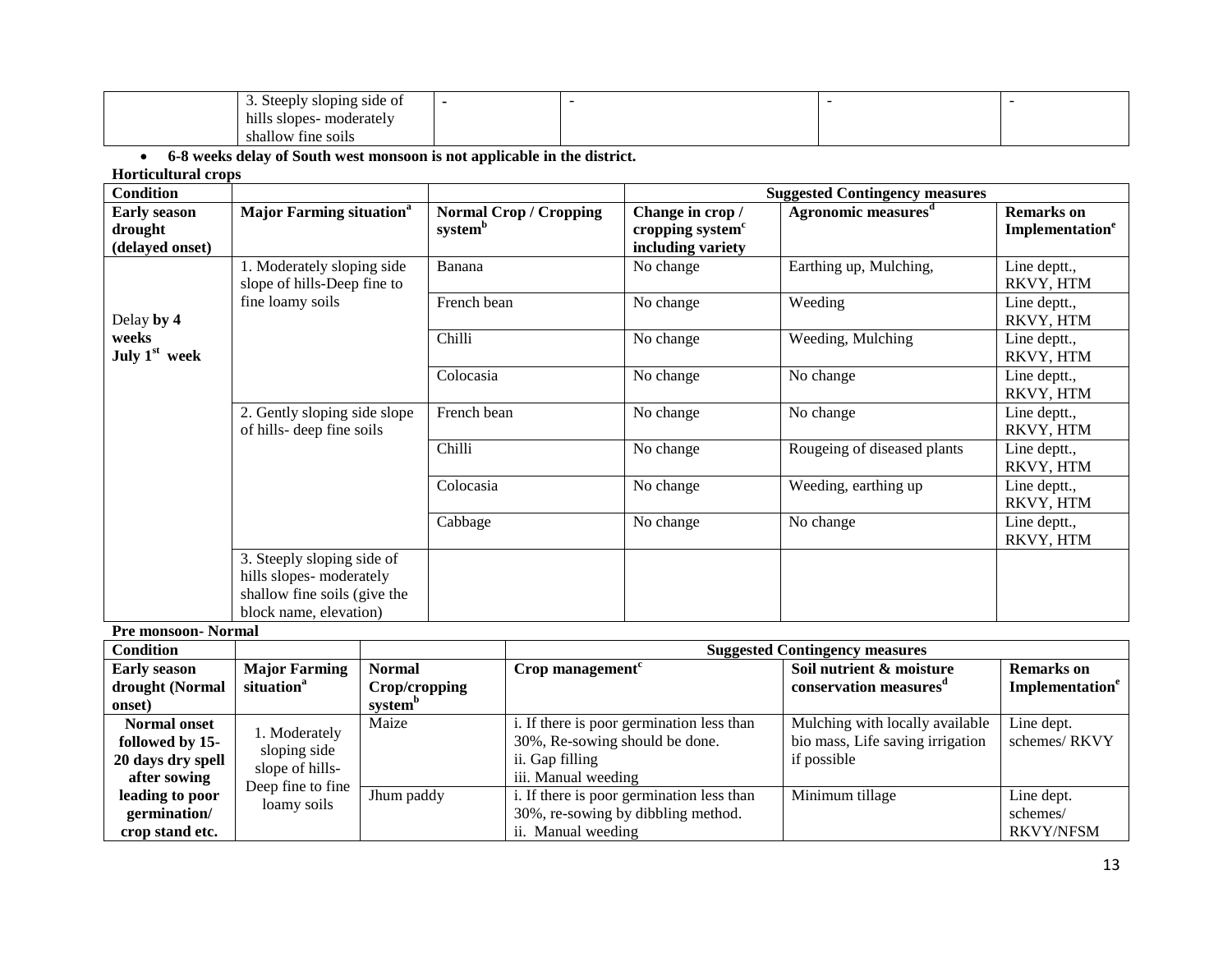|                   | French Bean     | No change                                 | Stacking/mulching if necessary        | Line dept.       |
|-------------------|-----------------|-------------------------------------------|---------------------------------------|------------------|
|                   | (Kholar/Rajmah) |                                           |                                       | schemes/RKVY     |
|                   | Jhum paddy      | i. If there is poor germination less than | In situ moisture conservation.        | Line dept.       |
|                   |                 | 30%, re-sowing should be done             |                                       | schemes/         |
|                   |                 | ii. Manual weeding                        |                                       | <b>RKVY/NFSM</b> |
|                   | Maize           | i. If there is poor germination less than | <i>In situ</i> moisture conservation, | Line dept.       |
| 2. Gently sloping |                 | 30%, re-sowing should be done             | mulching with locally available       | schemes/RKVy     |
| side slope of     |                 | ii. Gap filling                           | bio mass                              |                  |
| hills-deep fine   |                 | iii. Manual weeding                       |                                       |                  |
| soils             | Potato          | Intercultural operations with minimum     | Mulching, Life-saving                 | Line dept.       |
|                   |                 | soil disturbance.                         | Irrigation if possible.               | schemes/RKVY     |
|                   |                 | Spraying with 2% Urea for reviving the    |                                       |                  |
|                   |                 | affected plants.                          |                                       |                  |
|                   | Ginger          | Manual weeding                            | Mulching                              | Line dept.       |
|                   |                 |                                           |                                       | schemes/RKVY     |
| 3. Steeply        | Maize           | Monocropping, RCM-76, DA-61               | Increase seed rate, line sowing       | Line dept.       |
| sloping side of   |                 |                                           |                                       | schemes/RKVY     |
| hills slopes-     |                 |                                           |                                       |                  |
| moderately        |                 |                                           |                                       |                  |
| shallow fine      |                 |                                           |                                       |                  |
| soils (Noklak,    |                 |                                           |                                       |                  |
| Shamator; 60-     |                 |                                           |                                       |                  |
| 70% gradient)     |                 |                                           |                                       |                  |

| <b>Condition</b>                                                                      |                                                |                                                       | <b>Suggested Contingency measures</b> |                                                                 |                                                  |  |
|---------------------------------------------------------------------------------------|------------------------------------------------|-------------------------------------------------------|---------------------------------------|-----------------------------------------------------------------|--------------------------------------------------|--|
| <b>Early season</b><br>drought (Normal<br>onset)                                      | <b>Major Farming</b><br>situation <sup>a</sup> | <b>Normal</b><br>Crop/cropping<br>system <sup>b</sup> | Crop management                       | Soil nutrient & moisture conservation<br>measures <sup>a</sup>  | <b>Remarks</b> on<br>Implementation <sup>e</sup> |  |
| <b>Normal onset</b><br>followed by 15-20<br>days dry spell after<br>sowing leading to | 1. Moderately<br>sloping side slope            | Orange                                                | Intercropping                         | Sowing of legumes crop as soil cover and<br>green manuring crop | Line deptt.,<br>RKVY, HTM                        |  |
|                                                                                       | of hills-Deep fine<br>to fine loamy soils      | Banana                                                | No change                             | Mulching, earthing up                                           | Line deptt.,<br>RKVY, HTM                        |  |
|                                                                                       |                                                | French bean                                           | No change                             | Soil application of biofertilizers                              | Line deptt.,<br>RKVY, HTM                        |  |
| poor<br>germination/crop                                                              |                                                | Chilli                                                | No change                             | Application of wood ash                                         | Line deptt.,<br>RKVY, HTM                        |  |
| stand etc.                                                                            |                                                | Colocasia                                             | No change                             | Weeding, earthing up, mulching                                  | Line deptt.,<br>RKVY, HTM                        |  |
|                                                                                       | 2. Gently sloping<br>side slope of hills-      | Colocasia                                             | Earthing up                           | Weeding, earthing up, mulching                                  | Line deptt.,<br>RKVY, HTM                        |  |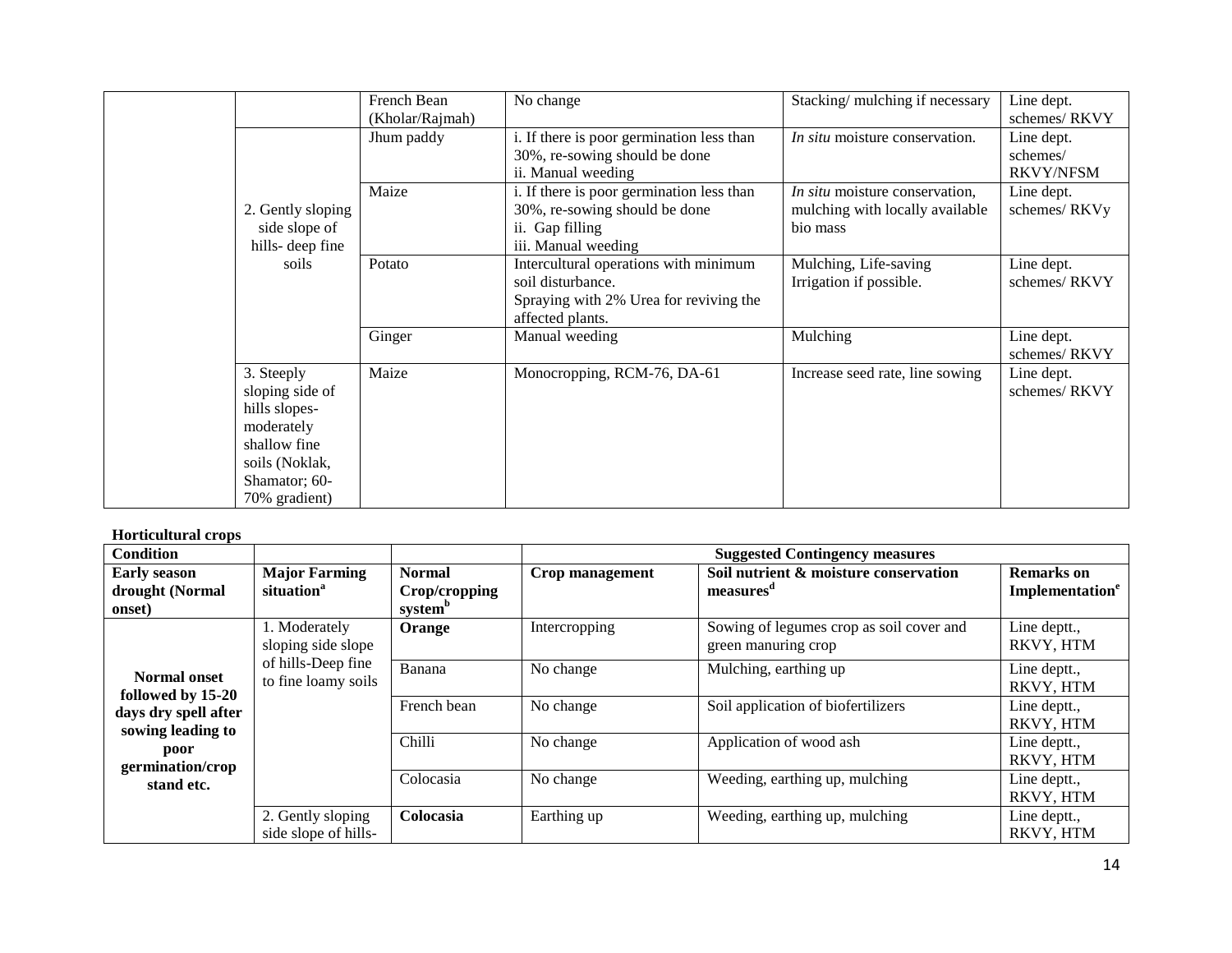| deep fine soils    | French bean | Intercropping with      | Soil application of biofertilizers | Line deptt., |
|--------------------|-------------|-------------------------|------------------------------------|--------------|
|                    |             | cabbage (Pusa Rareball) |                                    | RKVY, HTM    |
|                    | Chilli      | No change               | Application of wood ash            | Line deptt., |
|                    |             |                         |                                    | RKVY, HTM    |
|                    | Cabbage     | No change               | Weeding, Irrigation, mulching      | Line deptt., |
|                    |             |                         |                                    | RKVY, HTM    |
| 3. Steeply sloping |             |                         |                                    |              |
| side of hills      |             |                         |                                    |              |
| slopes-moderately  |             |                         |                                    |              |
| shallow fine soils |             |                         |                                    |              |
| (give the block)   |             |                         |                                    |              |
| name, elevation)   |             |                         |                                    |              |

| <b>Condition</b>                                                                                  |                                                                                      |                                                       |                                                                                                       | <b>Suggested Contingency measures</b>                                                                                                                                       |                                                  |
|---------------------------------------------------------------------------------------------------|--------------------------------------------------------------------------------------|-------------------------------------------------------|-------------------------------------------------------------------------------------------------------|-----------------------------------------------------------------------------------------------------------------------------------------------------------------------------|--------------------------------------------------|
| Mid season<br>drought (Long<br>dry spell<br>consecutive 2<br>weeks rainless<br>$(>2.5$ mm period) | <b>Major Farming</b><br>situation <sup>a</sup>                                       | <b>Normal</b><br>Crop/cropping<br>system <sup>b</sup> | Crop management <sup>c</sup>                                                                          | Soil nutrient & moisture<br>conservation measures <sup>d</sup>                                                                                                              | <b>Remarks</b> on<br>Implementation <sup>e</sup> |
|                                                                                                   | 1. Moderately<br>sloping side<br>slope of hills-<br>Deep fine to fine<br>loamy soils | Maize<br>Jhum paddy                                   | i. Manual weeding/<br>intercultural operations, IPM<br>module, rougeing<br>Manual weeding, IPM module | In situ moisture conservation,<br>mulching with locally available bio<br>mass Spraying of 0.2% Urea and 0.2%<br>Potash,<br>Spraying of 0.2% Urea<br>Spraying of 0.2% Potash | RKVY, NFSM, Line<br>dept. schemes                |
|                                                                                                   |                                                                                      | French bean<br>(Kholar/Rajmah)                        | Manual weeding, earthing up                                                                           | Mulching, if necessary                                                                                                                                                      | Line dept. schemes/<br><b>RKVY</b>               |
| <b>Vegetative stage</b>                                                                           | 2. Gently sloping<br>side slope of<br>hills-deep fine<br>soils                       | Maize                                                 | i. Manual weeding/<br>intercultural operations etc.                                                   | In situ moisture conservation,<br>mulching with locally available bio<br>mass Spraying of 0.2% Urea and 0.2%<br>Potash                                                      | Line dept. schemes/<br><b>RKVY</b>               |
|                                                                                                   |                                                                                      | Jhum paddy                                            | Manual weeding                                                                                        | Spraying of 0.2% Urea and 0.2%<br>Potash                                                                                                                                    | Line dept. schemes/<br><b>RKVY/NFSM</b>          |
|                                                                                                   |                                                                                      | Potato                                                | Weeding and earthing up                                                                               | Mulching, lifesaving Irrigation.                                                                                                                                            | Line dept. schemes/<br><b>RKVY</b>               |
|                                                                                                   |                                                                                      | Ginger                                                | Weeding and earthing up                                                                               | Mulching                                                                                                                                                                    | Line dept. schemes/<br><b>RKVY</b>               |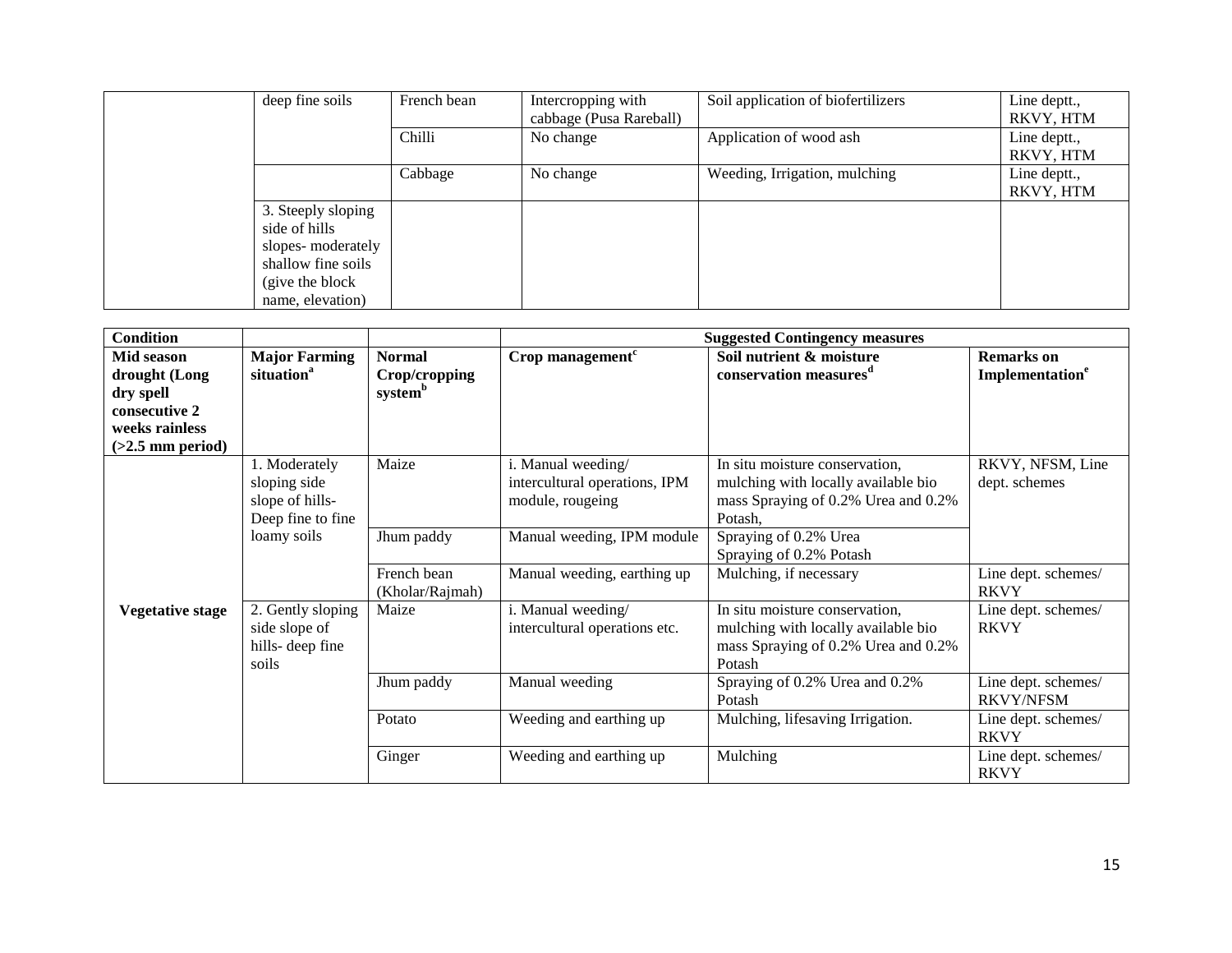| 3. Steeply      | Maize | Weeding and earthing up, | Spraying of 0.2% Urea and 0.2% | Line dept. schemes/ |
|-----------------|-------|--------------------------|--------------------------------|---------------------|
| sloping side of |       | IPM module               | Potash                         | <b>RKVY</b>         |
| hills slopes-   |       |                          |                                |                     |
| moderately      |       |                          |                                |                     |
| shallow fine    |       |                          |                                |                     |
| soils (Noklak,  |       |                          |                                |                     |
| Shamator; 60-   |       |                          |                                |                     |
| 70% gradient)   |       |                          |                                |                     |

| <b>Condition</b>                                             |                                                                                                                  |                                                       | <b>Suggested Contingency measures</b> |                                                                                     |                                                  |  |
|--------------------------------------------------------------|------------------------------------------------------------------------------------------------------------------|-------------------------------------------------------|---------------------------------------|-------------------------------------------------------------------------------------|--------------------------------------------------|--|
| Mid season drought<br>(Long dry spell<br>consecutive 2 weeks | <b>Major Farming situation</b> <sup>a</sup>                                                                      | <b>Normal</b><br>Crop/cropping<br>system <sup>b</sup> | Crop management <sup>c</sup>          | Soil nutrient & moisture<br>conservation measures <sup>d</sup>                      | <b>Remarks</b> on<br>Implementation <sup>e</sup> |  |
| rainless $(>2.5$ mm period)                                  | 1. Moderately sloping side<br>slope of hills-Deep fine to fine                                                   | Orange                                                | No change                             | In situ mulching of green<br>manuring crop, INM                                     | Line deptt.,<br>RKVY, HTM                        |  |
|                                                              | loamy soils                                                                                                      | Banana                                                | No change                             | Mulching, earthing up, INM                                                          | Line deptt.,<br>RKVY, HTM                        |  |
|                                                              |                                                                                                                  | French bean                                           | No change                             | Soil application of<br>biofertilizers, Foliar spray of<br>0.2% Urea and 0.2% Potash | Line deptt.,<br>RKVY, HTM                        |  |
|                                                              |                                                                                                                  | Chilli                                                | No change                             | Foliar spray of 0.2% Urea<br>and 0.2% Potash                                        | Line deptt.,<br>RKVY, HTM                        |  |
| <b>Vegetative stage</b>                                      |                                                                                                                  | Colocasia                                             | No change                             | Weeding, earthing up,<br>mulching                                                   | Line deptt.,<br>RKVY, HTM                        |  |
|                                                              | 2. Gently sloping side slope of<br>hills- deep fine soils                                                        | Colocasia                                             | Earthing up                           | Weeding, earthing up,<br>mulching                                                   | Line deptt.,<br>RKVY, HTM                        |  |
|                                                              |                                                                                                                  | French bean                                           | Earthing up                           | Soil application of<br>biofertilizers, Foliar spray of<br>0.2% Urea and 0.2% Potash | Line deptt.,<br>RKVY, HTM                        |  |
|                                                              |                                                                                                                  | Chilli                                                | No change                             | Foliar spray of 0.2% Urea<br>and 0.2% Potash                                        | Line deptt.,<br>RKVY, HTM                        |  |
|                                                              | 3. Steeply sloping side of hills<br>slopes- moderately shallow<br>fine soils (give the block<br>name, elevation) |                                                       |                                       |                                                                                     |                                                  |  |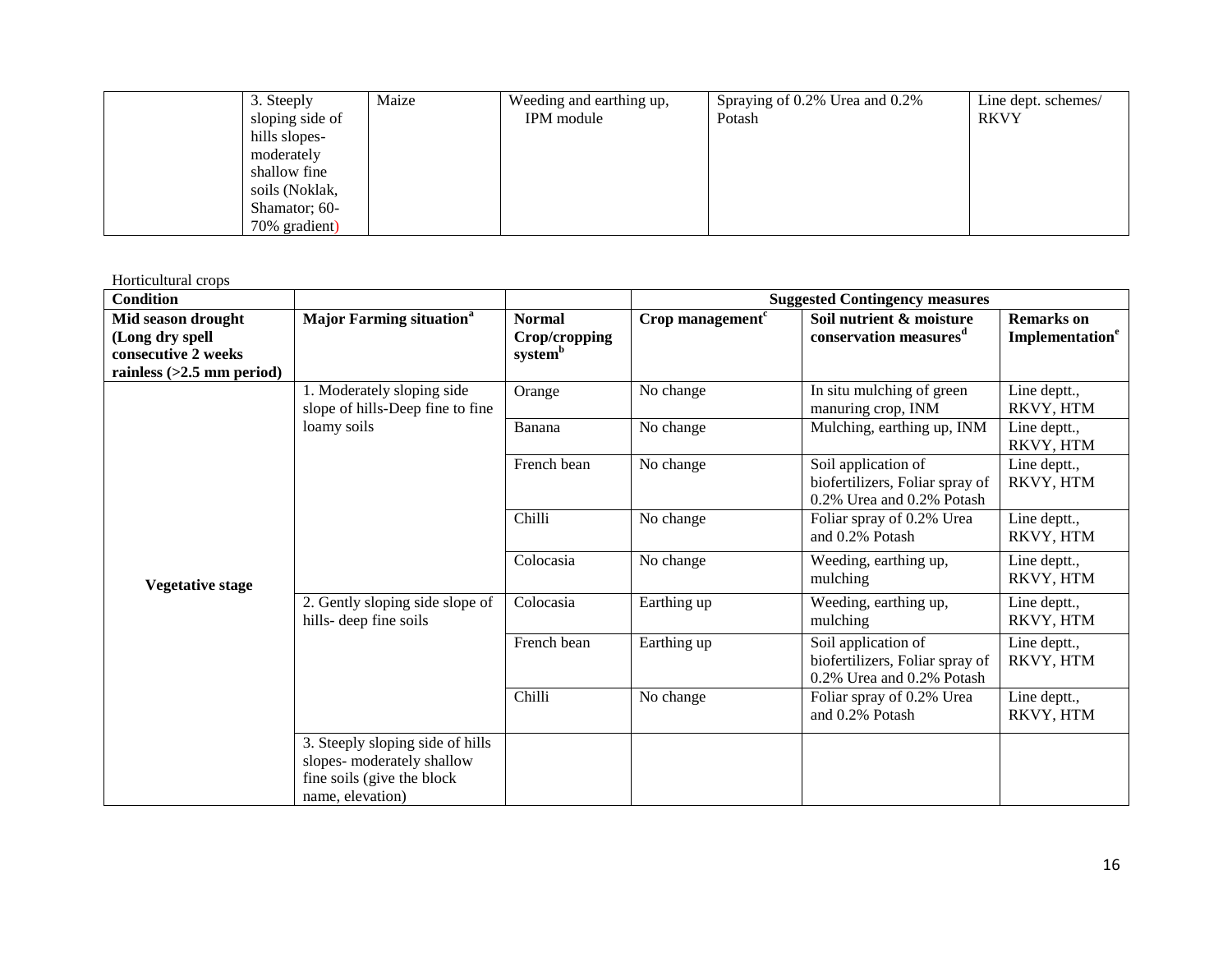| <b>Condition</b>                                                                          |                                                                                  |                                           |                                                                                                        | <b>Suggested Contingency measures</b>                                                                               |                                                  |
|-------------------------------------------------------------------------------------------|----------------------------------------------------------------------------------|-------------------------------------------|--------------------------------------------------------------------------------------------------------|---------------------------------------------------------------------------------------------------------------------|--------------------------------------------------|
| Mid season<br>drought (Long<br>dry spell<br>consecutive 2<br>weeks rainless<br>long dry ) | <b>Major Farming</b><br>situation <sup>a</sup>                                   | <b>Normal</b><br>Crop/cropping<br>systemb | $Crop$ management <sup><math>c</math></sup>                                                            | Soil nutrient & moisture<br>conservation measures <sup>d</sup>                                                      | <b>Remarks</b> on<br>Implementation <sup>e</sup> |
| At flowering /<br>fruiting stage                                                          | 1. Moderately<br>sloping side slope of<br>hills-Deep fine to<br>fine loamy soils | Maize,                                    | Weeding/intercultural<br>operations etc.                                                               | In situ moisture conservation,<br>mulching with locally available<br>bio mass, supplement irrigation<br>if possible | Line dept. schemes/<br><b>RKVY</b>               |
|                                                                                           |                                                                                  | French bean<br>(Kholar/Rajmah)            | Harvesting of immature green<br>pods/beans for vegetable<br>purpose, planning for Rabi<br>season crops | Mulching if necessary,<br>lifesaving Irrigation                                                                     | Line dept. schemes/<br><b>RKVY</b>               |
|                                                                                           |                                                                                  | Potato                                    | Disease management,<br>dehaulming                                                                      | Mulching, lifesaving Irrigation                                                                                     | Line dept. schemes/<br><b>RKVY</b>               |
|                                                                                           | 2. Gently sloping<br>side slope of hills-<br>deep fine soils                     | Maize                                     | Weeding/intercultural<br>operations, Spraying of 0.2%<br>Urea<br>Spraying of 0.2% Potash               | In situ moisture conservation,<br>mulching with locally available<br>bio mass                                       | Line dept. schemes/<br><b>RKVY</b>               |
|                                                                                           |                                                                                  | Jhum paddy                                | Weeding, Spraying of 0.2%<br>Urea<br>Spraying of 0.2% Potash                                           | No change                                                                                                           | Line dept. schemes/<br><b>RKVY</b>               |
|                                                                                           |                                                                                  | Ginger                                    | Remove dry leaves and use as<br>mulching.                                                              | Earthing up                                                                                                         | Line dept. schemes/<br><b>RKVY</b>               |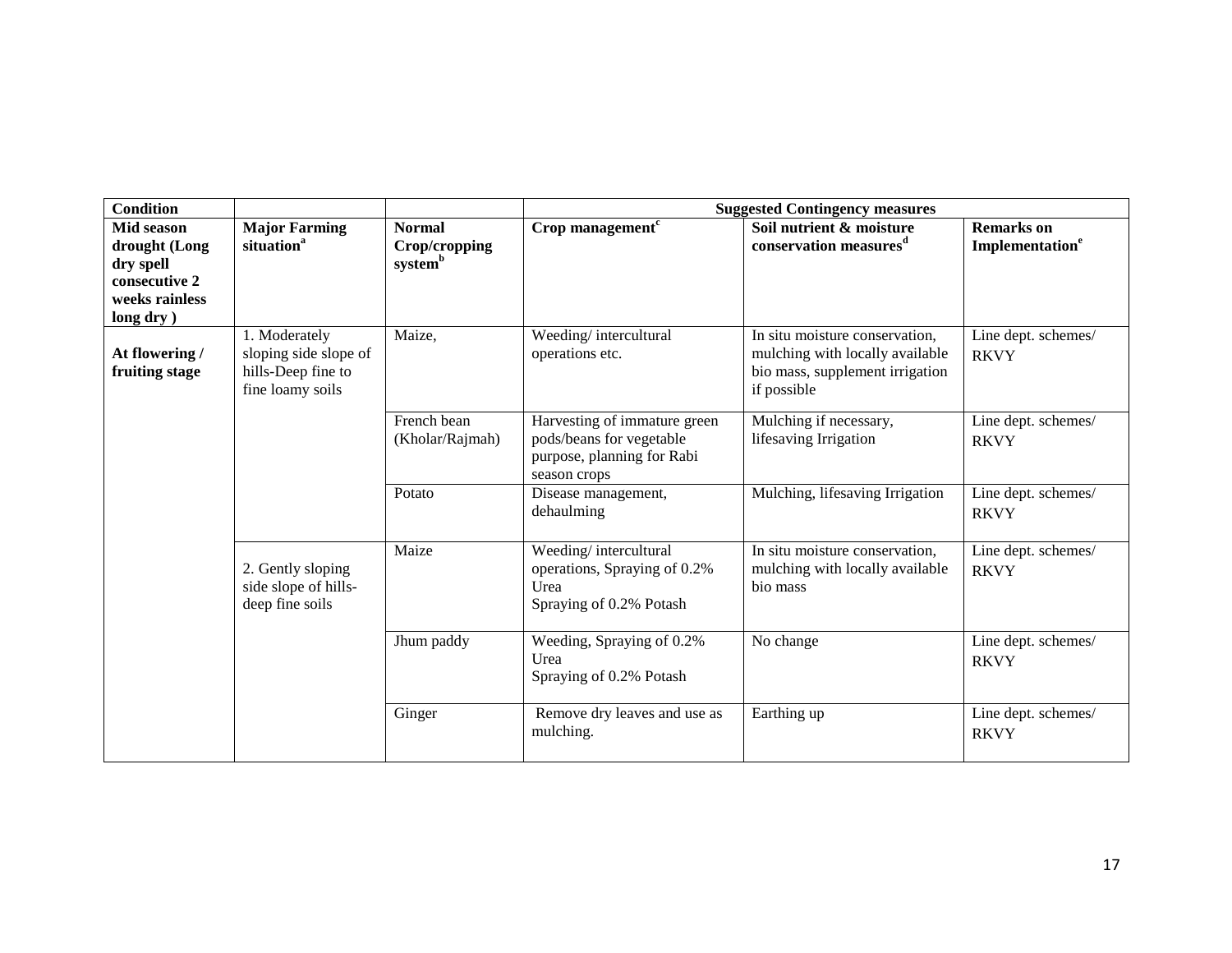| 3. Steeply sloping       | Maize | Weeding, Spraying of 0.2% | Life saving irrigation | Line dept. schemes/ |
|--------------------------|-------|---------------------------|------------------------|---------------------|
| side of hills slopes-    |       | Urea                      |                        | <b>RKVY</b>         |
| moderately shallow       |       | Spraying of 0.2% Potash   |                        |                     |
| fine soils (Noklak,      |       |                           |                        |                     |
| <b>Shamator</b> ; 60-70% |       |                           |                        |                     |
| gradient)                |       |                           |                        |                     |

• Not Applicable

| <b>Condition</b>                                                                    |                                                                                                               |                                                       |                              | <b>Suggested Contingency measures</b>                          |                                                  |
|-------------------------------------------------------------------------------------|---------------------------------------------------------------------------------------------------------------|-------------------------------------------------------|------------------------------|----------------------------------------------------------------|--------------------------------------------------|
| Mid season drought<br>(Long dry spell<br>consecutive 2 weeks<br>rainless long dry ) | <b>Major Farming situation</b> <sup>a</sup>                                                                   | <b>Normal</b><br>Crop/cropping<br>system <sup>b</sup> | Crop management <sup>c</sup> | Soil nutrient & moisture<br>conservation measures <sup>d</sup> | <b>Remarks</b> on<br>Implementation <sup>e</sup> |
| At flowering /                                                                      | 1. Moderately sloping side slope of<br>hills-Deep fine to fine loamy soil                                     | Orange                                                | No change                    | Irrigation where possible                                      | Line deptt.,<br>RKVY, HTM                        |
| fruiting stage                                                                      |                                                                                                               | Banana                                                | No change                    | Mulching, earthing up, drip<br>irrigation                      | Line deptt.,<br>RKVY, HTM                        |
|                                                                                     |                                                                                                               | French bean                                           | No change                    | Irrigation                                                     | Line deptt.,<br>RKVY, HTM                        |
|                                                                                     |                                                                                                               | Chilli                                                | No change                    | Irrigation                                                     | Line deptt.,<br>RKVY, HTM                        |
|                                                                                     |                                                                                                               | Colocasia                                             | No change                    | No change                                                      | Line deptt.,<br>RKVY, HTM                        |
|                                                                                     | 2. Gently sloping side slope of hills-                                                                        | French bean                                           | No change                    | Irrigation                                                     | Line deptt.,<br>RKVY, HTM                        |
|                                                                                     | deep fine soils                                                                                               | Chilli                                                | No change                    | Irrigation                                                     | Line deptt.,<br>RKVY, HTM                        |
|                                                                                     |                                                                                                               | Colocasia                                             | No change                    | Irrigation                                                     | Line deptt.,<br>RKVY, HTM                        |
|                                                                                     | 3. Steeply sloping side of hills slopes-<br>moderately shallow fine soils (give the<br>block name, elevation) |                                                       |                              |                                                                |                                                  |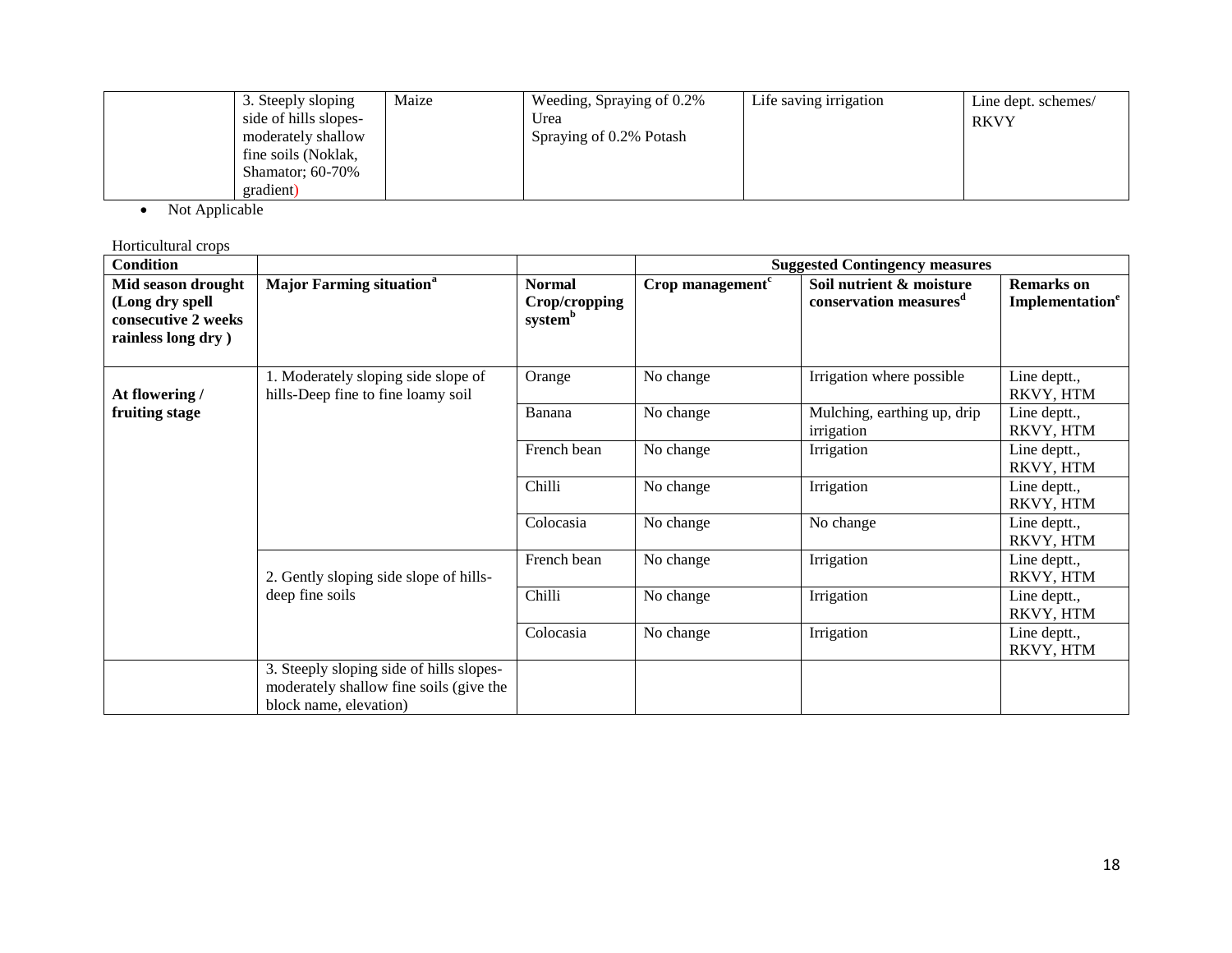| <b>Condition</b>                                   |                                                                                                                           |                                                       | <b>Suggested Contingency measures</b>                          |                                                                                                                                      |                                                        |  |
|----------------------------------------------------|---------------------------------------------------------------------------------------------------------------------------|-------------------------------------------------------|----------------------------------------------------------------|--------------------------------------------------------------------------------------------------------------------------------------|--------------------------------------------------------|--|
| <b>Terminal</b><br>drought (Early                  | <b>Major Farming</b><br>situation <sup>a</sup>                                                                            | <b>Normal Crop/cropping</b><br>systemb                | Crop management $c$                                            | Rabi Crop planning <sup>d</sup>                                                                                                      | <b>Remarks</b> on<br><b>Implementation<sup>e</sup></b> |  |
| withdrawal of<br>monsoon)                          | 1. Moderately sloping<br>side slope of hills-<br>Deep fine to fine<br>loamy soils                                         | Maize-kholar/pea                                      | If grain filling is<br>severely affected<br>harvest for fodder | Land preparation for sowing of<br>toria/mustard (M-27, TS-36, 38, Pusa<br>bold), pea (Arkel, Azad P-1), relay<br>cropping of kholar, | Line dept. schemes/<br><b>RKVY</b>                     |  |
|                                                    |                                                                                                                           | French bean<br>(Kholar/Rajmah)                        | No change                                                      | Sowing of Rabi Kholar/rajmah                                                                                                         | Line dept. schemes/<br><b>RKVY</b>                     |  |
|                                                    | 2. Gently sloping side<br>slope of hills- deep fine<br>soils                                                              | Jhum paddy                                            | No change                                                      | No change                                                                                                                            | Line dept. schemes/<br><b>RKVY</b>                     |  |
|                                                    |                                                                                                                           | Maize                                                 | If grain filling is<br>severely affected<br>harvest for fodder | Land preparation for sowing of<br>toria/mustard (M-27, TS-36, 38, Pusa<br>bold)                                                      | Line dept. schemes/<br><b>RKVY</b>                     |  |
|                                                    |                                                                                                                           | Ginger <sup>*</sup>                                   | No change                                                      | Harvest at physiological maturity                                                                                                    | Line dept. schemes/<br><b>RKVY</b>                     |  |
|                                                    | 3. Steeply sloping side<br>of hills slopes-<br>moderately shallow<br>fine soils (Noklak,<br>Shamator; 60-70%<br>gradient) | Maize                                                 |                                                                | Land preparation for sowing of<br>toria/mustard (M-27, Pusa bold)                                                                    | Line dept. schemes/<br><b>RKVY</b>                     |  |
| <b>Horticultural Crops</b>                         |                                                                                                                           |                                                       |                                                                |                                                                                                                                      |                                                        |  |
| <b>Condition</b>                                   |                                                                                                                           |                                                       |                                                                | <b>Suggested Contingency measures</b>                                                                                                |                                                        |  |
| <b>Terminal</b><br>drought (Early<br>withdrawal of | <b>Major Farming</b><br>situation <sup>a</sup>                                                                            | <b>Normal</b><br>Crop/cropping<br>system <sup>b</sup> | Crop management $c$                                            | Rabi Crop planning <sup>d</sup>                                                                                                      | <b>Remarks</b> on<br>Implementation                    |  |
| monsoon)                                           | 1. Moderately sloping<br>side slope of hills-Deep                                                                         | Orange                                                | Mulching                                                       | Irrigation where possible                                                                                                            | Line deptt.,<br>RKVY, HTM                              |  |
|                                                    | fine to fine loamy soils                                                                                                  | Banana                                                | Mulching                                                       | Intercropping with rabi pulse crop                                                                                                   | Line deptt.,<br>RKVY, HTM                              |  |
|                                                    |                                                                                                                           | French bean                                           | Fruit picking                                                  | Relay cropping with pea                                                                                                              | Line deptt.,<br>RKVY, HTM                              |  |
|                                                    |                                                                                                                           | Chilli                                                | Fruit picking                                                  | Crop rotation with cole crops                                                                                                        | Line deptt.,<br>RKVY, HTM                              |  |
|                                                    |                                                                                                                           | Colocasia                                             | No change                                                      | No change                                                                                                                            | Line deptt.,<br>RKVY, HTM                              |  |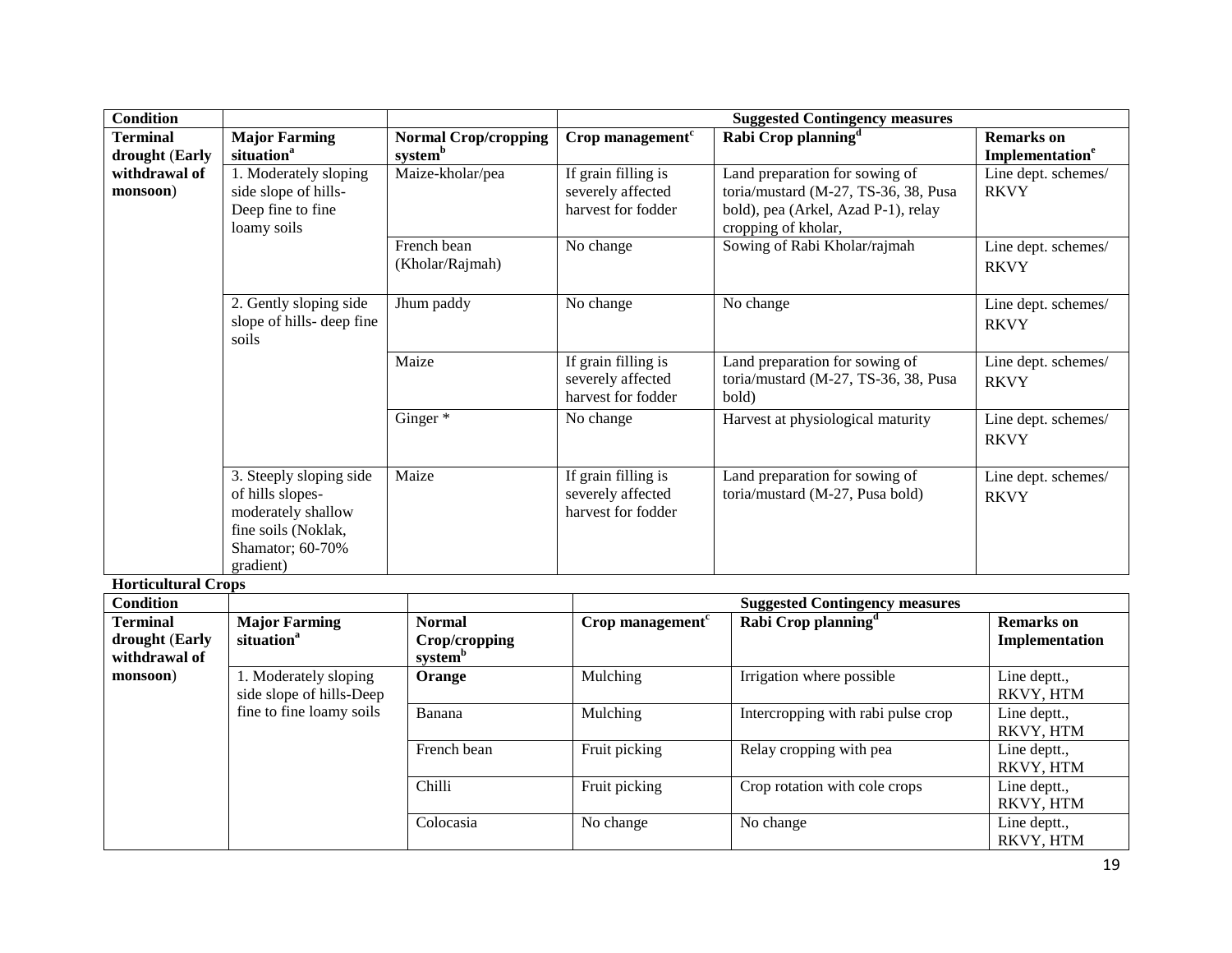|                                                           | 2. Gently sloping side<br>slope of hills-deep fine<br>soils                           |                                                | French bean |                                                    | Fruit picking |                  | Relay cropping with pea           |                                       | Line deptt.,<br>RKVY, HTM                        |
|-----------------------------------------------------------|---------------------------------------------------------------------------------------|------------------------------------------------|-------------|----------------------------------------------------|---------------|------------------|-----------------------------------|---------------------------------------|--------------------------------------------------|
|                                                           |                                                                                       |                                                | Chilli      |                                                    | Fruit picking |                  | Crop rotation with cole crops     |                                       | Line deptt.,<br>RKVY, HTM                        |
|                                                           |                                                                                       |                                                | Colocasia   |                                                    | No change     |                  | No change                         |                                       | Line deptt.,<br>RKVY, HTM                        |
|                                                           | hills slopes- moderately<br>shallow fine soils (give<br>the block name,<br>elevation) | 3. Steeply sloping side of                     |             |                                                    |               |                  |                                   |                                       |                                                  |
| 2.1.2                                                     |                                                                                       | Drought - Irrigated situation-- not applicable |             |                                                    |               |                  |                                   |                                       |                                                  |
| <b>Condition</b>                                          |                                                                                       |                                                |             |                                                    |               |                  |                                   | <b>Suggested Contingency measures</b> |                                                  |
|                                                           |                                                                                       | <b>Major Farming</b><br>situation              |             | <b>Normal Crop/cropping</b><br>system <sup>g</sup> |               | Change in        | crop/cropping system <sup>h</sup> | Agronomic<br>measures <sup>1</sup>    | <b>Remarks</b> on<br>Implementation <sup>J</sup> |
| Delayed release of water in<br>canals due to low rainfall |                                                                                       | <b>NA</b>                                      |             |                                                    |               |                  |                                   |                                       |                                                  |
| <b>Condition</b>                                          |                                                                                       |                                                |             |                                                    |               |                  |                                   | <b>Suggested Contingency measures</b> |                                                  |
|                                                           |                                                                                       | <b>Major Farm ing</b><br>situation             |             | <b>Normal Crop/cropping</b><br>system <sup>g</sup> |               | <b>Change</b> in | crop/cropping system <sup>h</sup> | Agronomic<br>measures <sup>1</sup>    | <b>Remarks</b> on<br>Implementation <sup>J</sup> |
| Limited release of water in<br>canals due to low rainfall |                                                                                       | <b>NA</b>                                      |             |                                                    |               |                  |                                   |                                       |                                                  |

| <b>Condition</b>              |                        |                             | <b>Suggested Contingency measures</b> |                       |                             |
|-------------------------------|------------------------|-----------------------------|---------------------------------------|-----------------------|-----------------------------|
|                               | <b>Major Farming</b>   | <b>Normal Crop/cropping</b> | <b>Change in</b>                      | Agronomic             | <b>Remarks</b> on           |
|                               | situation <sup>1</sup> | system <sup>8</sup>         | crop/cropping system                  | measures <sup>*</sup> | Implementation <sup>1</sup> |
| Non release of water in       | <b>NA</b>              |                             |                                       |                       |                             |
| canals under delayed onset of |                        |                             |                                       |                       |                             |
| monsoon in catchment          |                        |                             |                                       |                       |                             |

| <b>Condition</b>             |                        | <b>Suggested Contingency measures</b> |                                   |                                       |                             |
|------------------------------|------------------------|---------------------------------------|-----------------------------------|---------------------------------------|-----------------------------|
|                              | <b>Major Farming</b>   | <b>Normal Crop/cropping</b>           | Change in                         | Agronomic                             | <b>Remarks</b> on           |
|                              | situation <sup>1</sup> | system <sup>g</sup>                   | crop/cropping system $n$          | measures'                             | Implementation <sup>J</sup> |
| Lack of inflows into tanks   | <b>NA</b>              |                                       |                                   |                                       |                             |
| due to insufficient /delayed |                        |                                       |                                   |                                       |                             |
| onset of monsoon             |                        |                                       |                                   |                                       |                             |
| <b>Condition</b>             |                        |                                       |                                   | <b>Suggested Contingency measures</b> |                             |
|                              | <b>Major Farming</b>   | <b>Normal Crop/cropping</b>           | Change in                         | Agronomic                             | <b>Remarks</b> on           |
|                              | situation <sup>1</sup> | system <sup>g</sup>                   | crop/cropping system $\mathrm{d}$ | measures'                             | Implementation <sup>1</sup> |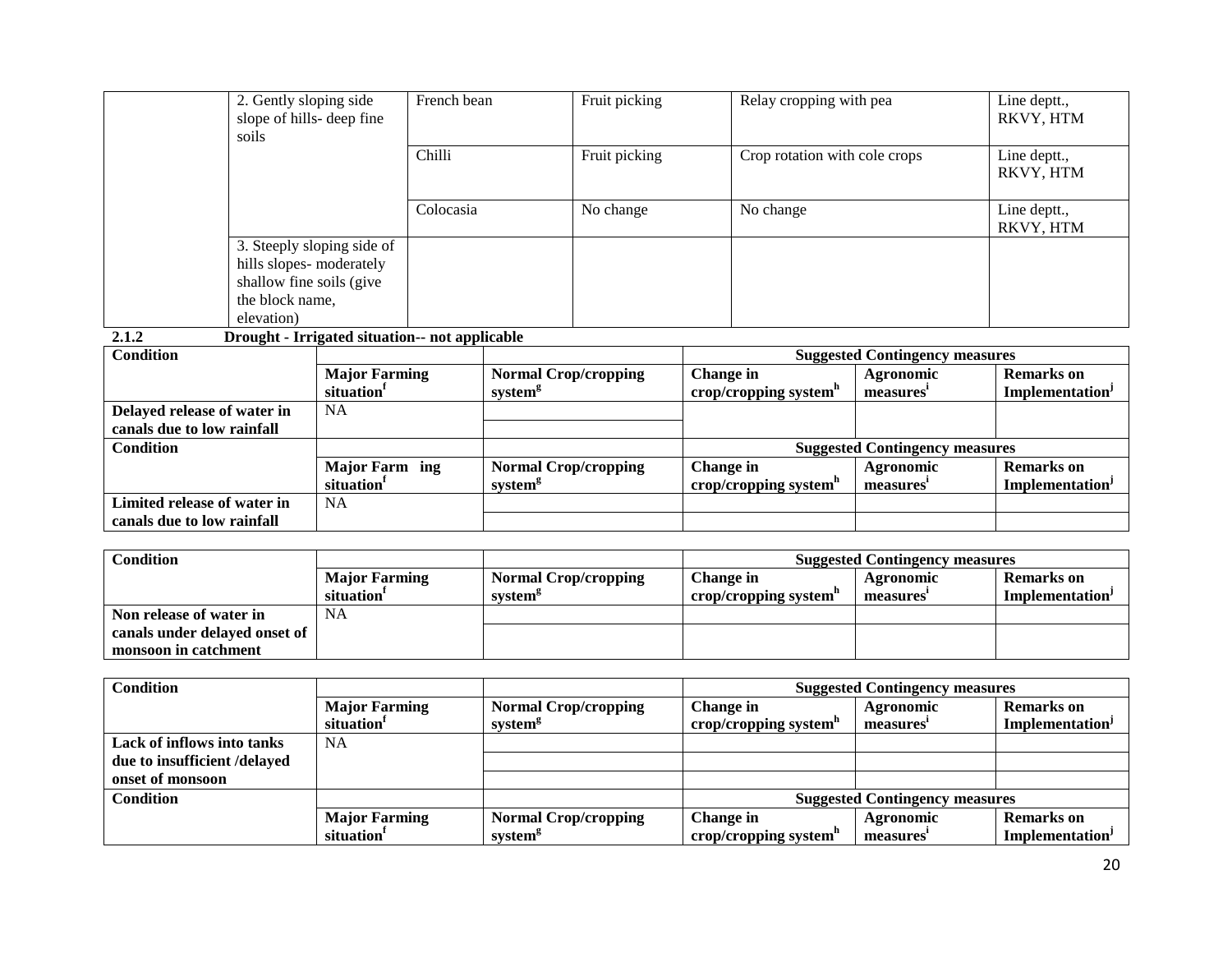| <b>Condition</b>                |                        |                             | <b>Suggested Contingency measures</b> |                       |                   |
|---------------------------------|------------------------|-----------------------------|---------------------------------------|-----------------------|-------------------|
|                                 | <b>Major Farming</b>   | <b>Normal Crop/cropping</b> | Change in                             | Agronomic             | <b>Remarks</b> on |
|                                 | situation <sup>1</sup> | system <sup>g</sup>         | crop/cropping system                  | measures <sup>®</sup> | Implementation'   |
| <b>Insufficient groundwater</b> | <b>NA</b>              |                             |                                       |                       |                   |
| recharge due to low rainfall    |                        |                             |                                       |                       |                   |
|                                 |                        |                             |                                       |                       |                   |

| <b>Condition</b>    |                                             |                             | <b>Suggested Contingency measures</b> |                                 |                             |  |
|---------------------|---------------------------------------------|-----------------------------|---------------------------------------|---------------------------------|-----------------------------|--|
|                     | <b>Major Farming situation</b> <sup>f</sup> | <b>Normal Crop/cropping</b> | Change in                             | Agronomic measures <sup>i</sup> | <b>Remarks</b> on           |  |
|                     |                                             | system <sup>g</sup>         | crop/cropping                         |                                 | Implementation <sup>J</sup> |  |
|                     |                                             |                             | system <sup>h</sup>                   |                                 |                             |  |
| <b>Insufficient</b> | 1. Moderately sloping side slope            | Rice-Toria                  | No change or Rice-                    | Toria-M-27, TS-38               | Line dept. schemes/         |  |
| flow of water       | of hills-Deep fine to fine loamy            |                             | fallow                                | Relay cropping with             | <b>RKVY</b>                 |  |
| in streams          | soils                                       |                             |                                       | pea/mustard in rice<br>fallows  |                             |  |
|                     |                                             | Rice-pea                    | Rice-Mustard/Toria                    | Relay cropping with             | Line dept. schemes/         |  |
|                     |                                             |                             |                                       | pea/toria in rice fallows       | <b>RKVY</b>                 |  |
|                     |                                             | Rice-cabbage                | Rice-wheat                            | Minimum tillage                 | Line dept. schemes/         |  |
|                     |                                             |                             |                                       |                                 | <b>RKVY</b>                 |  |
|                     |                                             |                             |                                       |                                 |                             |  |
|                     | 2. Gently sloping side slope of             | Rice-Toria                  | No change or Rice-                    | Toria-M-27, TS-36, TS-          | Line dept. schemes/         |  |
|                     | hills-deep fine soils                       |                             | fallow                                | 38                              | <b>RKVY</b>                 |  |
|                     |                                             |                             |                                       | Relay cropping with             |                             |  |
|                     |                                             |                             |                                       | pea/mustard in rice<br>fallows  |                             |  |
|                     |                                             | Rice-pea                    | Rice-Mustard/                         | Relay cropping with             | Line dept. schemes/         |  |
|                     |                                             |                             | Toria                                 | pea/toria in rice fallows       | <b>RKVY</b>                 |  |
|                     |                                             |                             |                                       |                                 |                             |  |
|                     |                                             | Rice-cabbage                | Rice-wheat                            | Minimum tillage                 | Line dept. schemes/         |  |
|                     |                                             |                             |                                       |                                 | <b>RKVY</b>                 |  |
|                     |                                             |                             |                                       |                                 |                             |  |
|                     | 3. Steeply sloping side of hills            |                             |                                       | <b>NA</b>                       |                             |  |
|                     | slopes- moderately shallow fine             |                             |                                       |                                 |                             |  |
|                     | soils (Noklak, Shamator; 60-70%             |                             |                                       |                                 |                             |  |
|                     | gradient)                                   |                             |                                       |                                 |                             |  |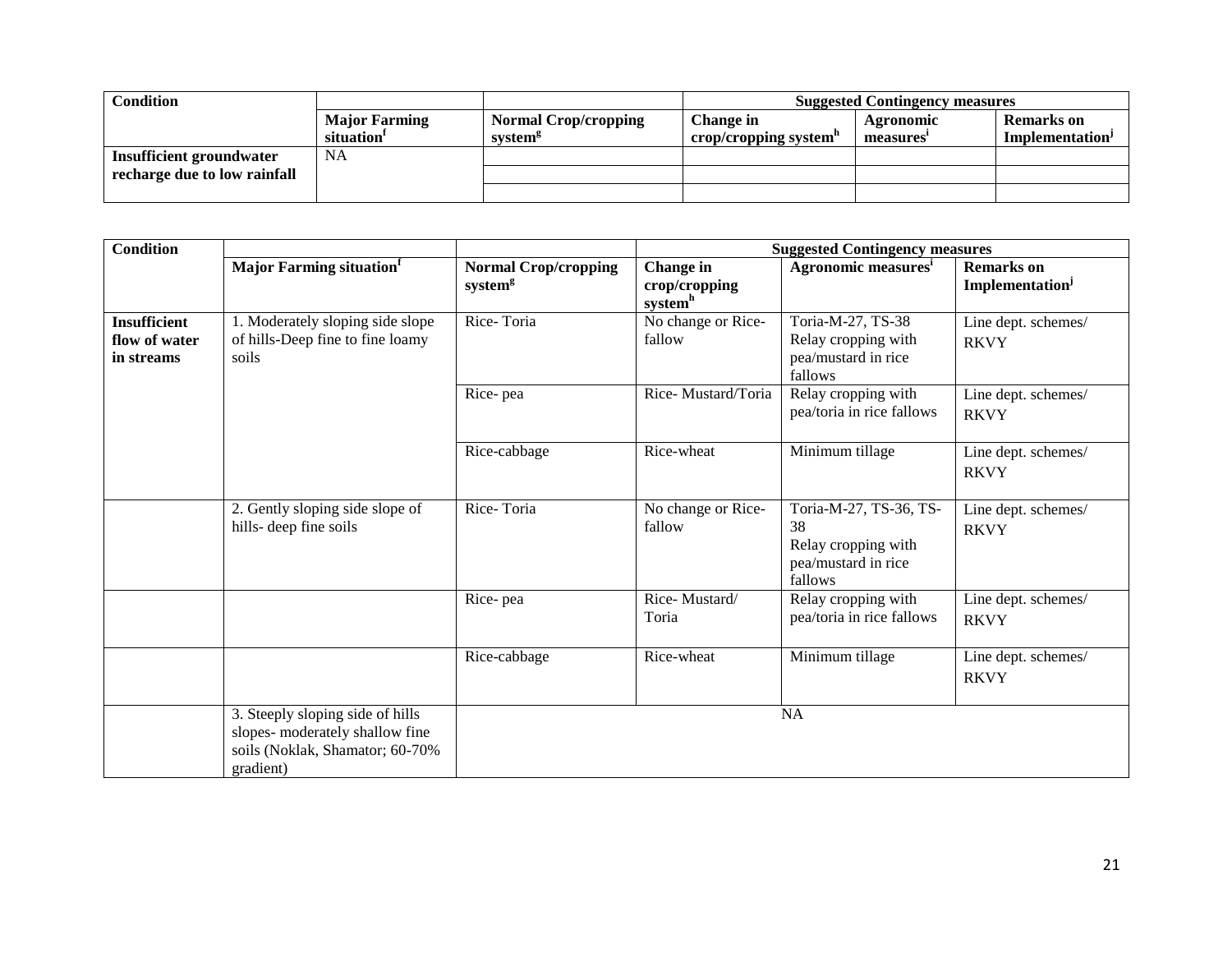### **2.2 Unusual rains (untimely, unseasonal etc)** (for both rainfed and irrigated situations) **NA**

#### **2.3 Floods: Not Applicable**

#### **2.4 Extreme events- Hailstorm**

| <b>Extreme event type (Hailstorm)</b>                                       |                                                                                                                                                                                |                                                                                 | Suggested contingency measure <sup>r</sup>                                                                                                                                                                                                |                                                          |                                                                                                        |                                                               |               |  |  |  |
|-----------------------------------------------------------------------------|--------------------------------------------------------------------------------------------------------------------------------------------------------------------------------|---------------------------------------------------------------------------------|-------------------------------------------------------------------------------------------------------------------------------------------------------------------------------------------------------------------------------------------|----------------------------------------------------------|--------------------------------------------------------------------------------------------------------|---------------------------------------------------------------|---------------|--|--|--|
|                                                                             |                                                                                                                                                                                | Seedling / nursery stage                                                        |                                                                                                                                                                                                                                           | <b>Vegetative stage</b>                                  |                                                                                                        | <b>Reproductive stage</b>                                     | At<br>harvest |  |  |  |
| Jhum paddy                                                                  |                                                                                                                                                                                |                                                                                 | If occurs at early vegetative stage re-sowing should be done                                                                                                                                                                              | <b>NA</b>                                                |                                                                                                        | <b>NA</b>                                                     | <b>NA</b>     |  |  |  |
| If severely affected re-sowing<br>and partial affected gap filling<br>Maize |                                                                                                                                                                                |                                                                                 | Remove affected<br>vegetative parts and<br>foiler application of<br>urea                                                                                                                                                                  |                                                          | NA                                                                                                     | <b>Harvest</b><br>and<br>value<br>addition                    |               |  |  |  |
| Potato<br>2.5<br>2.5.1                                                      | <b>Livestock</b>                                                                                                                                                               | <b>NA</b><br>Contingent strategies for Livestock, Poultry & Fisheries           |                                                                                                                                                                                                                                           | Remove the<br>affected plants and<br>top dress with urea |                                                                                                        | Dehaulming should be done                                     | <b>NA</b>     |  |  |  |
|                                                                             |                                                                                                                                                                                |                                                                                 | <b>Suggested contingency measures</b>                                                                                                                                                                                                     |                                                          |                                                                                                        |                                                               |               |  |  |  |
|                                                                             |                                                                                                                                                                                | Before the event <sup>s</sup>                                                   | During the event                                                                                                                                                                                                                          |                                                          | After the event                                                                                        |                                                               |               |  |  |  |
| Drought/<br>Lean period<br>(Oct-March)                                      |                                                                                                                                                                                |                                                                                 |                                                                                                                                                                                                                                           |                                                          |                                                                                                        |                                                               |               |  |  |  |
| Feed and fodder<br>availability                                             | Encourage perennial fodder on bunds and<br>waste land on community basis<br>Establishing fodder banks, encouraging<br>hedge row species for fodder crops<br>Preparation of Hay |                                                                                 | Utilizing fodder from perennial trees and<br>Fodder bank reserves<br>Transporting excess fodder from adjoining<br>districts<br>Use of non conventional fodders.<br>Use of feed mixtures and feed blocks<br>Culling unproductive livestock |                                                          | Use of non conventional fodders.<br>Use of feed mixtures and feed blocks,<br><b>Availing Insurance</b> |                                                               |               |  |  |  |
| Drinking water                                                              |                                                                                                                                                                                | Roof top water harvesting, Preserving<br>water in the tank for drinking purpose | Judicious use of water, Using preserved<br>water in the tanks for drinking purpose,<br>recycling of household used water.                                                                                                                 |                                                          |                                                                                                        | Maintenance/cleaning of community<br>reservoirs/village ponds |               |  |  |  |
| Health and<br>disease<br>management                                         | Insurance, Veterinary preparedness with<br>medicines and vaccines, organizing<br>vaccination camps and vitamin-mineral<br>supplementation                                      |                                                                                 | Conducting mass animal Health Camps and<br>treating the affected one, vitamin-mineral<br>supplementation.                                                                                                                                 |                                                          |                                                                                                        | Culling sick animals and vitamin-mineral<br>supplementation   |               |  |  |  |
| <b>Floods</b>                                                               | Not applicable                                                                                                                                                                 |                                                                                 |                                                                                                                                                                                                                                           |                                                          |                                                                                                        |                                                               |               |  |  |  |
| Feed and fodder<br>availability                                             |                                                                                                                                                                                |                                                                                 |                                                                                                                                                                                                                                           |                                                          |                                                                                                        |                                                               |               |  |  |  |
| Drinking water                                                              |                                                                                                                                                                                |                                                                                 |                                                                                                                                                                                                                                           |                                                          |                                                                                                        |                                                               |               |  |  |  |
| Health and<br>disease                                                       |                                                                                                                                                                                |                                                                                 |                                                                                                                                                                                                                                           |                                                          |                                                                                                        |                                                               |               |  |  |  |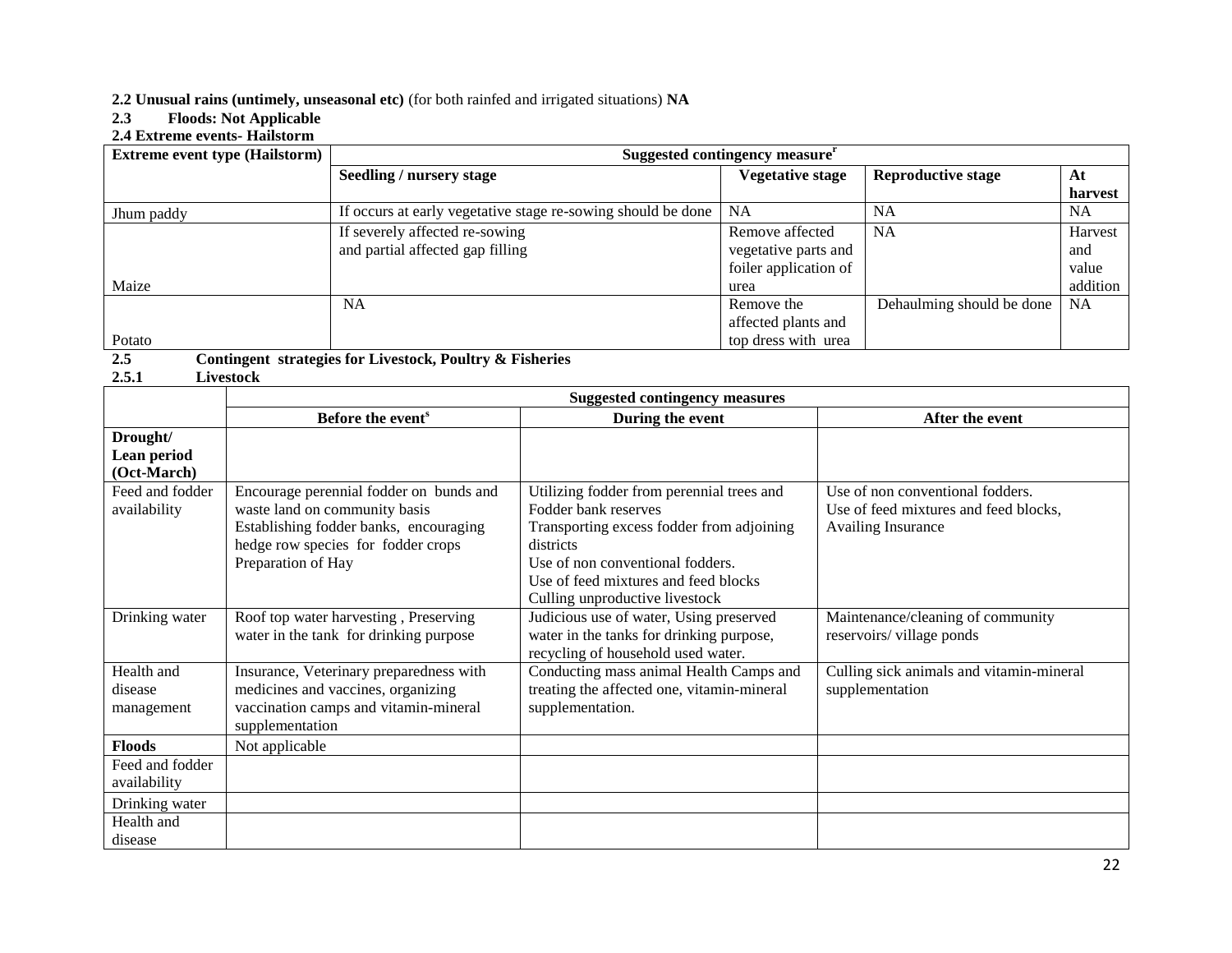| management      |                |  |
|-----------------|----------------|--|
| Cyclone         | Not applicable |  |
| Feed and fodder |                |  |
| availability    |                |  |
| Drinking water  |                |  |
| Health and      |                |  |
| disease         |                |  |
| management      |                |  |
| Heat wave and   |                |  |
| cold wave       | Not applicable |  |
| Shelter/environ |                |  |
| ment            |                |  |
| management      |                |  |
| Health and      |                |  |
| disease         |                |  |
| management      |                |  |
|                 |                |  |

s based on forewarning wherever available

**2.5.2 Poultry** 

|                                   |                                                                                                                    |                                                                                 |                                             | <b>Convergence/linkages</b><br>with ongoing |
|-----------------------------------|--------------------------------------------------------------------------------------------------------------------|---------------------------------------------------------------------------------|---------------------------------------------|---------------------------------------------|
|                                   |                                                                                                                    | <b>Suggested contingency measures</b>                                           |                                             | programs, if any                            |
|                                   | Before the event <sup>a</sup>                                                                                      | During the event                                                                | After the event                             |                                             |
| <b>Drought</b>                    |                                                                                                                    |                                                                                 |                                             |                                             |
| Shortage of feed<br>ingredients   | Procurement and storage of feed<br>ingredients,<br>Establishing feed reserve Bank                                  | Utilizing from feed reserve banks,<br>nutritional supplementation to<br>poultry | Nutritional supplementation to<br>poultry   |                                             |
| Drinking water                    | Arrangement for drinking water, Roof<br>top water harvesting, Preserving water<br>in the tank for drinking purpose | Judicious use of water, providing<br>B-complex and Vit.C in water               |                                             |                                             |
| Health and disease<br>management  | <b>Insurance and Emergency</b><br>Veterinary preparedness with medicines<br>and vaccination to birds               | Sanitation and Hygiene                                                          | Culling affected birds, Mass<br>vaccination |                                             |
| <b>Floods</b>                     | Not applicable                                                                                                     |                                                                                 |                                             |                                             |
| Cyclone                           | Not applicable                                                                                                     |                                                                                 |                                             |                                             |
| <b>Heat wave and</b><br>cold wave | Not applicable                                                                                                     |                                                                                 |                                             |                                             |
|                                   |                                                                                                                    |                                                                                 |                                             |                                             |

<sup>a</sup> based on forewarning wherever available